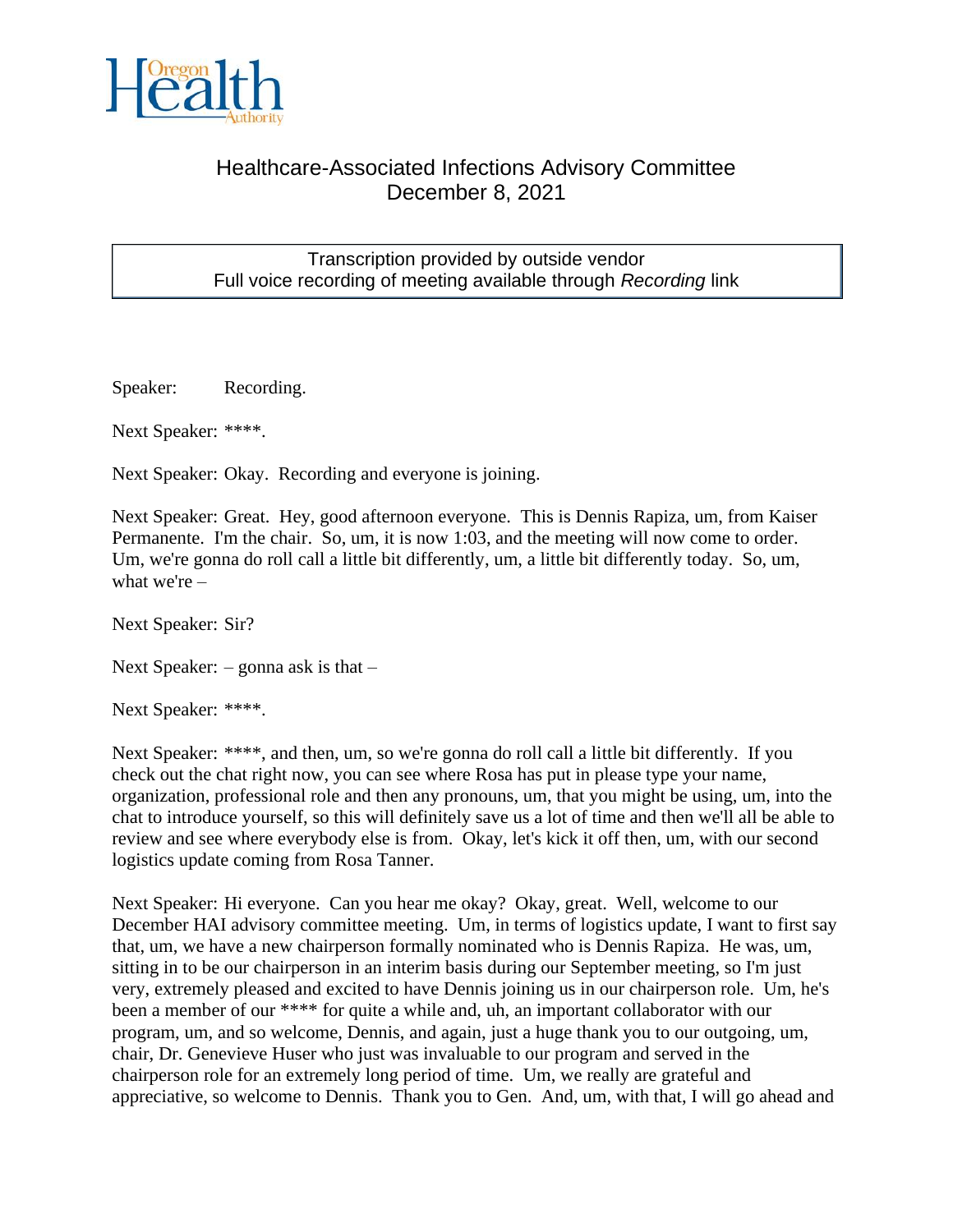mention our current vacancies. Um, so we have four vacancies, one of which is the consumer or patient advocate role. Um, one is the health insurer representative. One who, is the physician who practices in an ambulatory surgical center with interest in involvement in infection control, and one is the hospital administrator with expertise in infection control in a facility with fewer than 100 beds. I'm gonna actually be pasting this into the chat right now. And then everyone should also have a sheet in their meeting materials, um, called Bring Your Voice to the Table, which also is a one-pager kind of covering the sort of bread and butter of what the \*\*\*\* members do and also lists those vacancies. Do folks have that in their meeting materials? Just to make sure, I'm pretty sure you do.

Next Speaker: I believe it's Page 1 of your meeting material if you guys wanna check that.

Next Speaker: Great. Thank you. So, um, we are making good headway with filling some of our vacancies, but of course, we want to have a fully, um, staffed up advisory committee at all times that we possibly can, so if you are just attending the meeting and not, don't have a formal member role, um, and you feel that you may be qualified for one of these positions, we would love to hear from you, and if you have any thoughts about people who I might be able to follow up with and bring into our fold, um, who might be qualified for one of these roles or interested, I would absolutely love to talk with them. Um, so just thank you so much in advance for helping us to fill our vacancies. Um, obviously we have transitioned to a new platform for meeting which is Zoom. Uh, we had been using Go To Webinar for quite a while. Um, we're hoping that this is gonna be a little bit more user friendly. Um, it's allowing us to see each other's faces already which is such a wonderful and positive thing especially since we don't see a lot of each other in person anymore. Um, so we do have, um, you're welcome to turn your video on at any point so we can see your beautiful face, and we also have a, um, Zoom sort of cheat sheet in your meeting materials as well. If you have any technical issues, you're welcome to paste them into the chat, and the other piece I'll mention here is that, you know, um, if anything kind of comes up that, you know, we don't have covered in our Zoom cheat sheet, we'll definitely be, uh, working on solutions and fixes and adding that, so it will be a living document, and, um, already I think we're seeing that we're not encountering a ton of technical issues, so thank you all for bearing with us with these changes, shifts and changes, um, while we refine our sort of remote meeting approach. Um, let's see. Oh, and the last piece I wanted to mention is that, um, we have changed our registration link slightly. Um, when you register for these meetings, you will need to now indicate your organization and position. Um, that's just because we are having so many new people joining us that we don't know all of you all the time, um, so we just wanna know who we're chatting with, who we're hearing from, so organization and position will be asked for along with, you know, kind of whether you're a lobbyist, a member of the public, all of that good stuff in the future. So does anyone have any questions or thoughts on the logistics update? Great. Well hearing none, I'm going to turn it over back to Dennis for approval of our September 2021 minutes.

Next Speaker: Great. Hey everybody. It's Dennis again. So if you take a look at your packet. I believe it's over on Page 28. It's gonna be our September 2021 minutes. Um, so you should've already received those and hopefully have reviewed them. So do I have a, a motion to approve the minutes?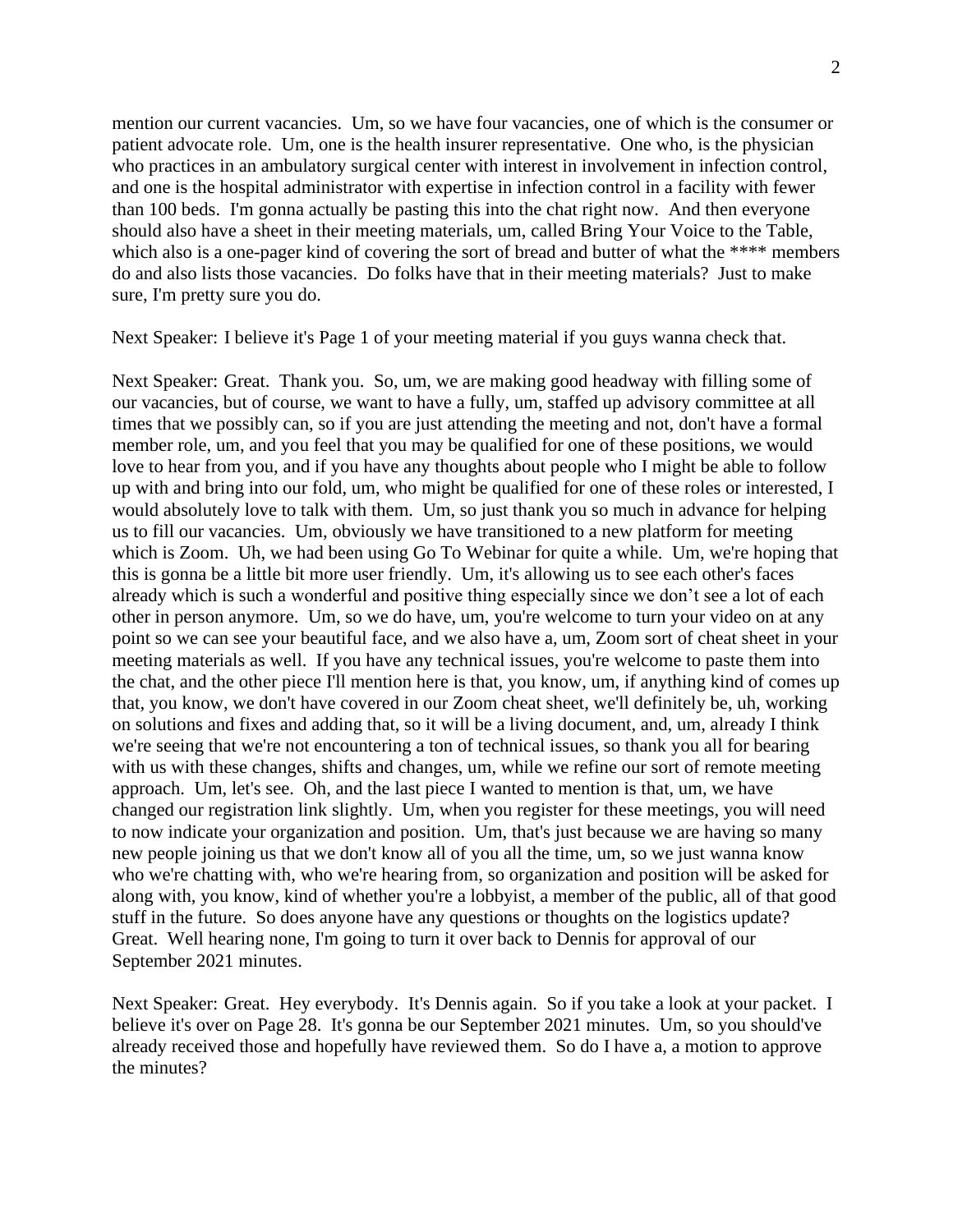Next Speaker: I'll move to approve the minutes.

Next Speaker: \*\*\*\*.

Next Speaker: \*\*\*\*. Do I have a second?

Next Speaker: This is Debra Katura.

Next Speaker: Debra.

Next Speaker: Yeah, I'll second it.

Next Speaker: Okay. Great. So the minutes are approved. Um, and our next topic will be Rebekah Pierce, prevent, uh, presenting us with OHA updates. Take it away, Rebekah.

Next Speaker: Thanks, Dennis. Hi everyone. Welcome. Uh, my name is Rebekah Pierce. I manage the healthcare associated infections program. I'm gonna give a very brief, um, Omicron summary 'cause I know that's on the forefront of everyone's mind right now. Um, main takeaway is there's still a lot to learn, so I'll just go through this quickly and then I'm happy to take any questions on this. Um, so I think most have heard this at this point, but on November 24, 2021, South Africa alerted WHO about a sharp increase in cases, um, with an emerging variant that was then dubbed B11529. Uh, the variant was first detected in South Africa on November 9<sup>th</sup> and has quickly gained dominance. It now accounts for over 75 percent of all circulating variants in South Africa. Um, on November 26<sup>th</sup>, WHO technical advisory group designated, um, B11529 a variant of concern and assigned it the Greek letter Omicron which has caused a lot of consternation about whether it's Omicron or Omicron. I'll let you choose. Uh, this variant has been detected in quite a few countries at this point. The first case in the U.S. was detected in California, um, in a fully vaccinated returning traveler but has been since identified in 19 states throughout the U.S. Um, what's concerning all of us is that the variant contains approximately 50 mutations across its genome and approximately half of these occur in \*\*\*\* which raises concern for transmissibility and vaccine effectiveness. Um, what we know so far, and it's not all the pieces, but, um, regarding transmissibility Omicron has quickly outcompeted Delta in South Africa, so it appears more transmissible than the Delta variant but we still have more to learn about how much more. Um, disease severity, South Africa has been stating no unusual symptoms have been reported following Omicron infection, but they are monitoring this closely as are other countries. Um, we'll be learning a lot more about this in the coming weeks. Um, it is a little bit difficult to extrapolate from the South African population to others, so more to come on that. Um, regarding vaccine effectiveness, there are mutations present in Omicron that raise concern for reduced vaccine effectiveness. Um, it's unknown whether vaccine effectiveness against severe infection will be affected. For those that are tracking, Pfizer put out some fairly reassuring, um, neutralization data this morning keeping in mind that that's lab data, not vaccine effectiveness. Um, but it does indicate some protection with boosters, so, um, that is good news. Uh, regarding therapeutics, the mutations in Omicron raise concerns for reduced effectiveness. This is actively being investigated at this time. So our message what can people in Oregon do, what can our patients do to protect themselves, what can residents in long-term care facilities do to protect themselves, our message is really the same.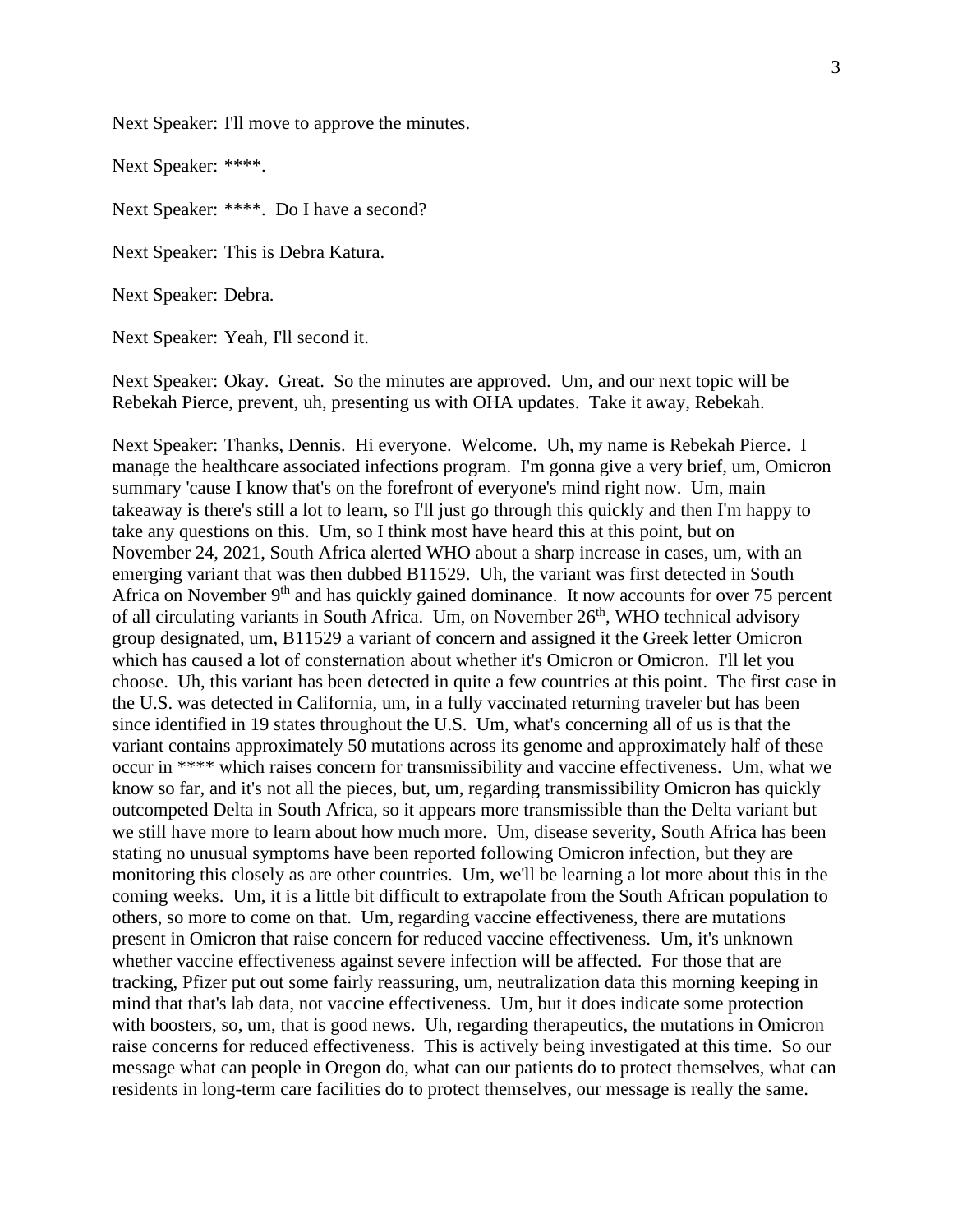Those who are not vaccinated should get vaccinated. Those due for a booster should get it as soon as possible. Masking, social distancing, hand washing remain incredibly important with an emerging variant. Um, OHA is monitoring this very closely. Um, Oregon has a robust variant surveillance system, and unless it happened in the last few minutes no cases have Omicron have been detected in Oregon at this time, but we do anticipate that will be coming in the next few days. Um, I do wanna put out one note for our partners, um, regarding diagnostics. Um, the variant has an S gene deletion that causes S gene target failure in certain molecular tests, so our laboratory partners have asked us to remind that laboratories using the \*\*\*\*, um, are requested so send any specimens with an S ge, S gene target failure pattern to be sent to our public health lab for testing, um, and this information was sent out via handler, um, earlier this week. That's all for me. Happy to take any Omicron comments or questions.

Next Speaker: So remember to unmute yourselves if you have any comments or questions, and the mute button should be on the bottom left hand side of the screen.

Next Speaker: All right. So I'll hand it back off to Dennis.

Next Speaker: Great. Thank you for that update. Now let's move onto the next topic, uh, influence of vaccination and surveillance update. It's gonna be presented by Monika Sam, Samper and Andi Hendrick.

Next Speaker: Hey, this is Andi Hendrick. I can go first if that works for you all. Uh, Laura, were you going to share your ice cream? Oh perfect. Um, all right, so like I said my name is Andi Hendrick, and I am the OHA influenza epidemiologist. Um, so first here we'll take a look at what's been happening in the respiratory pathogen world in the last 2 weeks. So last week the percentage of ED visits with influenza like illness was 1.3 percent, um, which is a little bit higher than we saw the previous week. For the 2021/22 season 1.3 percent, uh, is pretty standard. We report these percentages out on a weekly basis and over the season we've seen ranges from 1.2 to 1.5 percent. Um, for positive influenza tests in the state, last week we reported 0.3 percent of influenza tests being positive. Um, for this 2021/22 season, this number has also been pretty standard. We've seen these ranges fluctuate from 0.1 to 0.5 percent. Um, and last week we saw our first flu cases in the tri county area, so while this table says, um, oh, and while this table said we've had zero hospitalizations, um, I did see our first flu hospitalization in the tri county area yesterday. Oregon has no influenza outbreaks and no influenza associated pediatric mortality to report. Um, and RSV in Oregon has been on the rise, so last week we reported 12.1 percent positivity which is the highest we've seen this season. Um, next slide. Thanks. Um, so this table takes a look at the influenza test results by region for the week of November  $21^{st}$  to  $27^{th}$ . Uh, during the week we saw majority of our cases coming out of southern Oregon, um, and as I mentioned in the previous slide, we're now seeing a few cases in the Portland metro area. Uh, you can always take a look at our flu bites report. It's published every Friday, um, so if you ever wanna kinda see a breakdown of cases by region, um, you can look at the entirety of the season in that report. Next slide. Um, so this one just kinda takes a broader look at positive influenza cases for the 2021/22 season. Um, as I mentioned, the lowest percentage of flu positive tests, uh, is 0.1 percent, and that was seen in Week 44 and the greatest we've seen is 0.5 percent which was seen a couple weeks ago at Week 46. Next slide. Um, for a breakdown, um, for percentages of visits for ILI outpatient clinics and ED by Oregon region, um, we can kinda see here that our, our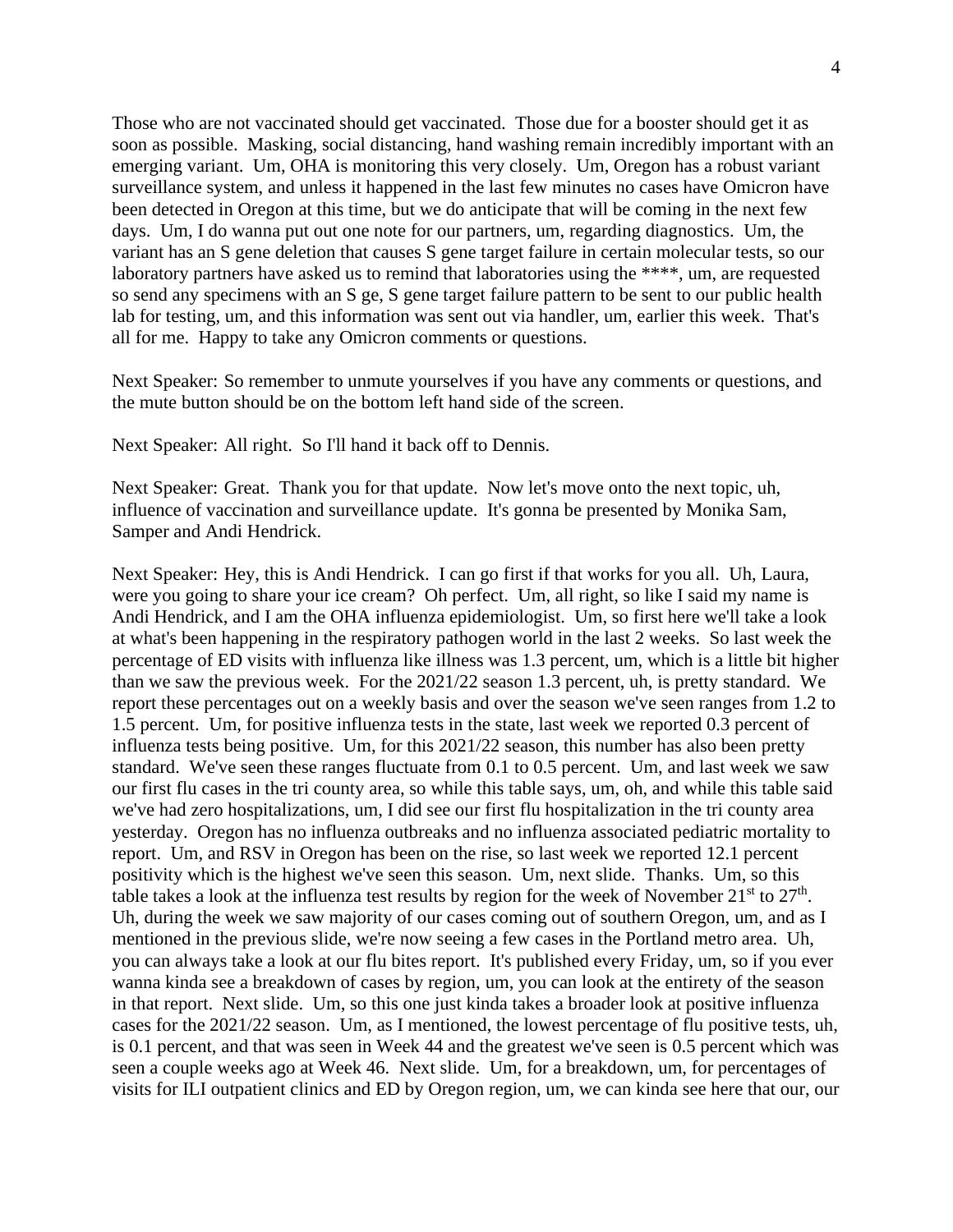lowest rates here have been seen in the Willamette Valley. Our highest have been seen in the central and Gorge area and then right in the middle is gonna be, um, that Portland metro area. Next slide. All right, so looking at Oregon ILI activity level from kind of a broader scope, um, we're doing really well. So our ILI activity status has been low for the entirety of the 2021 to '22 season. Um, this map is updated on a weekly basis, so if you're ever curious to see how Oregon or any other states are doing, you can check out CDC's web site. Um, it's also included and updated on our weekly flu bites report, so a couple of different places you can find it. Uh, next slide. Perfect. Um, and then I'm sure many of you saw the hand, um, update that recently came out about influenza. We are expected to see an increase in influenza activity in young adults in collegiate settings. Um, so we have some conversations in the works about ways we can be proactive around vaccines and education, um, but in the meantime, recommendations for clinicians and public health practitioners include recommending and offering the influenza vaccine, testing, um, influenza patients with antivirals, testing for influenza when it's expected and recommending those non-pharmaceutical options like routine surface cleaning and proper cough etiquette. Um, for members of the public, it's recommended to get vaccinated as soon as possible, to take everyday actions to reduce germs such as staying at home when you're sick, um, and taking those antivirals when they are prescribed by a healthcare provider. Um, so that concludes my presentation on the flu. Uh, I mentioned it a couple times, but Oregon's flu data is published every week on Fridays, um, and then you can also find our RSV report and that goes out every Wednesday if that's something you're interested in, in taking a closer look at. Um, if you're unsure of where to find that material, just put it in the chat and I can get you set up with where to find it and how to get put on the certs to be, um, notified when it comes out every week.

Next Speaker: Okay. Now I think we'll go over to Monika.

Next Speaker: Hi, this is Monika. I'm actually not going to present to you.

Next Speaker: Oh wait \*\*\*\*. I think –

Next Speaker: Becca's gonna present for me.

Next Speaker: I think we have a question for Andi.

Next Speaker: Okay great.

Next Speaker: \*\*\*\*. It looks like, oh the question what's going on in New Mexico. I guess \*\*\*\*.

Next Speaker: Um, I am not sure what's going on in New Mexico. Uh, if you'd like I can try to find some material to like maybe review, um, or send out if that's something that you'd be interested in, but it has been, um, higher than the other states for a little while now, but I'm not quite up to date with what's going on in New Mexico.

Next Speaker: Okay. Are, are there any other questions. I'm sorry, before I move on, uh, to Monika, I wanted to make sure to give people opportunity to ask a question.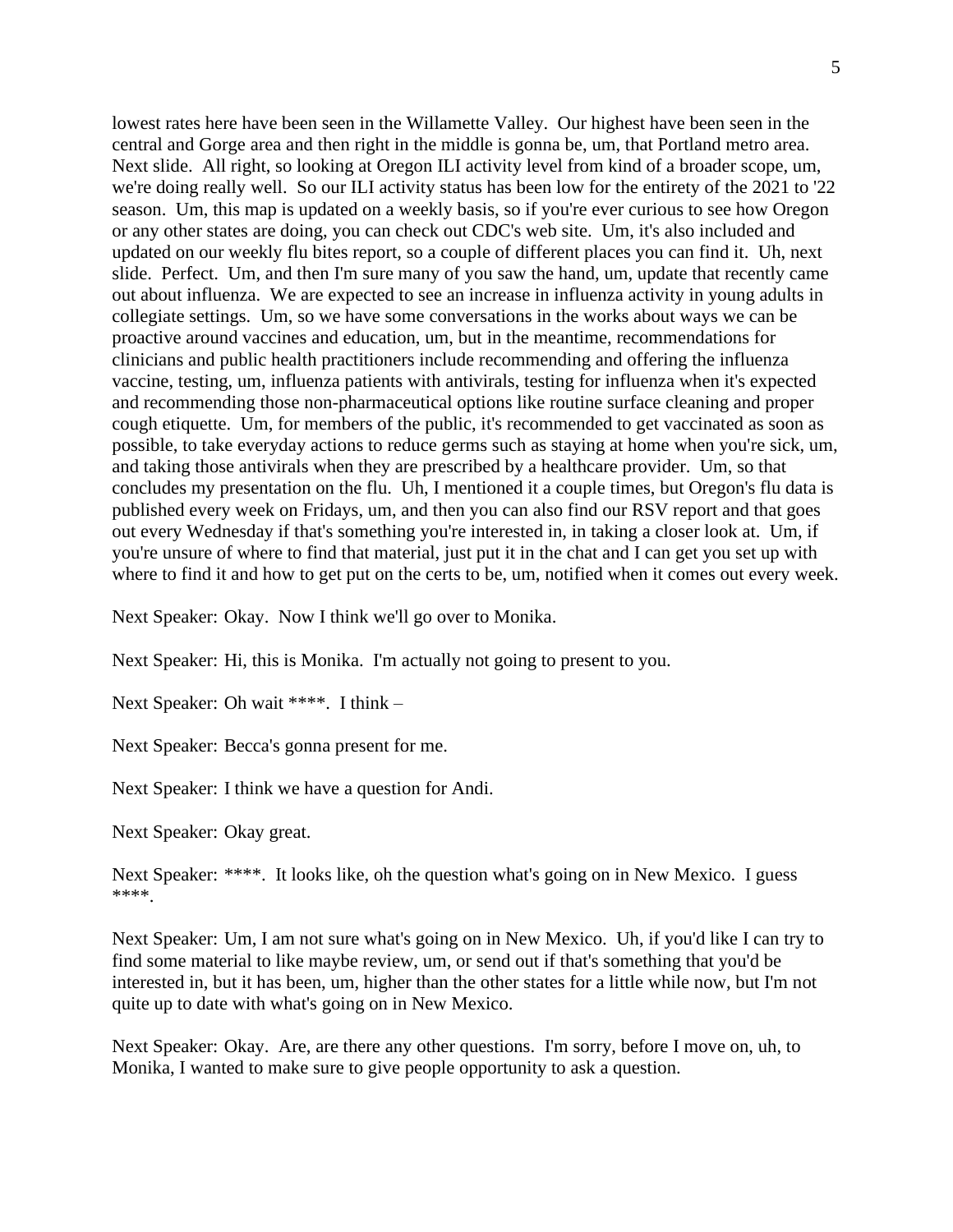Next Speaker: Looks like there's a chat from Jesse Kennedy regarding being adding to the list serve.

Next Speaker: Yeah. I can definitely send that information out. I will connect with you, um, in a separate chat.

Next Speaker: Okay, great. Hearing no further questions, um, let's move on to Monika.

Next Speaker: Hi there. Um, Becca again. Sorry to disappoint. I'm, uh, gonna steal the spotlight from Monika today because we wanna give a very specific, um, influenza vaccination data update today, um, to follow Andi, here. Um, so, what I'd like to share today is a mockup of our healthcare worker influenza dashboard, which we hope to release in the coming months or so. Um, couple of goals to, in getting this together, so I think as, as many will remember, Monika puts together an annual flue vax data report that summarizes healthcare worker, um, influenza vaccination by \*\*\*\* type and by types of healthcare workers. It shows both state level and facility-level data, and it's been hugely helpful. The one thing we wanted to add in releasing a dashboard was having, um, previous years' data available as well so that we can see trends, um, progress for our different facilities, and have a more interactive resource for our partners, consumers, others. Um, so, that is one piece. The other piece is, we were observing, as I think many will not be surprised to hear, some decreases in flue vaccination among healthcare workers over the last 2 years, and think a lot of that is the focus on COVID, COVID vaccination, um, and we felt that this was well-timed to get out there because it is still possible to get your flu vaccine and your booster at the same time. A lot of our clinics are offering those now, so we really wanna encourage people to get vaccinated for flu so we're not, um, having a lot of susceptible people in our population, particularly in our healthcare workers, when flu does reemerge. So, I'm going to try and share my screen again here. Bear with me. Let's see. All right, maybe Dennis or someone else, can you tell me if that's visible?

Next Speaker: Yeah, I can see it.

Next Speaker: Does it look like a dashboard?

Next Speaker: Uh, \*\*\*\*, yeah. You might wanna maximize, yeah.

Next Speaker: All right, let's try that.

Next Speaker: Great. Yeah, that looks good.

Next Speaker: All right. So, this is a mockup. Just note that this is dummy data, uh, for now, but, um, we did wanna share what we anticipate this will look like. So, um, the first tab of this dashboard summarizes key metrics for the current influenza season. Now, remember current for us is 1 year retrospective because we collect annual data from our healthcare facilities, so this shows total vaccination acute care hospitals, long-term acute care hospitals, free-standing ambulatory surgery centers, inpatient psychiatric facilities, outpatient dialysis facilities and field nursing facilities, and it looks very much like the data that we report in our, um, annual report. So, it talks, it gives you denominators, tells you total healthcare workers, the rate of healthcare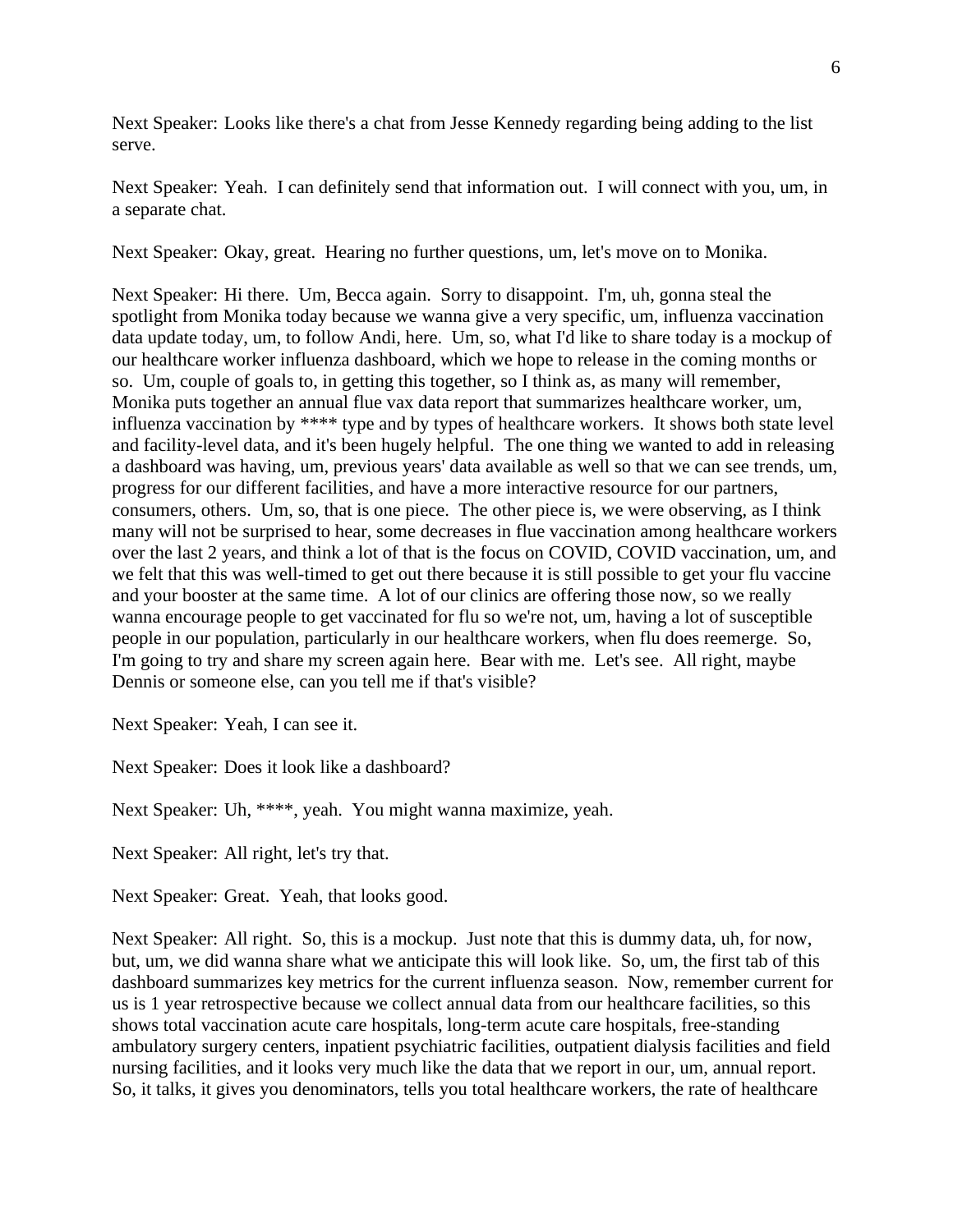workers vaccinated among those that are eligible, so don't have a medical contraindication, and that's at 73 percent, um, notably lower than we've seen in previous years, and then it gives some information about declination, um, unknown status, and the number of healthcare workers we need to meet to reach a 90 percent vaccinated goal. Again, dummy data, so don't infer too much about this, but, um, the, um, dashboard will show trends over time by different facilities. It can be filtered by county, so you can see specifically for your area. Um, –

Next Speaker: Healthcare facilities.

Next Speaker: – so, you'll receive an email soon asking you to verify this information, um, but what we'll be asking you to do is to go onto the detailed pages where you can see all facilitylevel data. Um, it does show kind of overall trends. However, you have this filtered at the top, so you can look by facility type, any of those that report to us, county, healthcare worker classification, so whether they're contract employees, licensed independent practitioners or students, trainees or volunteers, and then of course you can search or look by a specific facility. Um, you can see trends over the last 5 years or so, um, and then we'll ask healthcare facilities, when they're doing some validation work for us, to actually go to this table, look at their facility, and document the, their vaccination rates over time, make sure that's consistent with what they reported. Um, that is about it. I hope we're achieving the goals of having an interactive tool to help us track this better in our state, and special thanks to Monika Samper, who's led this effort for the last I'm not sure how long but longer than 5 years, um, and she does a great job. So, um, that is it for me. I'm happy to take any questions about the goals or what this will look like once published.

Next Speaker: I have a quick question, actually. Do you guys also incorporate a graph of Oregon with the counties broken up with rates highlighted, or?

Next Speaker: Yeah. We, the, the dashboard is filterable by location. It also has a separate map on one of the detailed pages where you can actually, you click and interact with the Oregon map itself, but yes, that information is accessible. All right. Well, more to come on this, um, thanks everybody.

Next Speaker: Great. Um, but now, Monika, did you have a slide?

Next Speaker: No. Becca was presenting on Monika's behalf today, but Monika –

Next Speaker: Oh, okay.

Next Speaker: – prepared with the material, I think, –

Next Speaker: Okay.

Next Speaker: – so.

Next Speaker: Okay, looks like we're, we're making really good time. Um, let's, let's move on to the next agenda topic, the NHSN data review with Rosa again. Um, there's –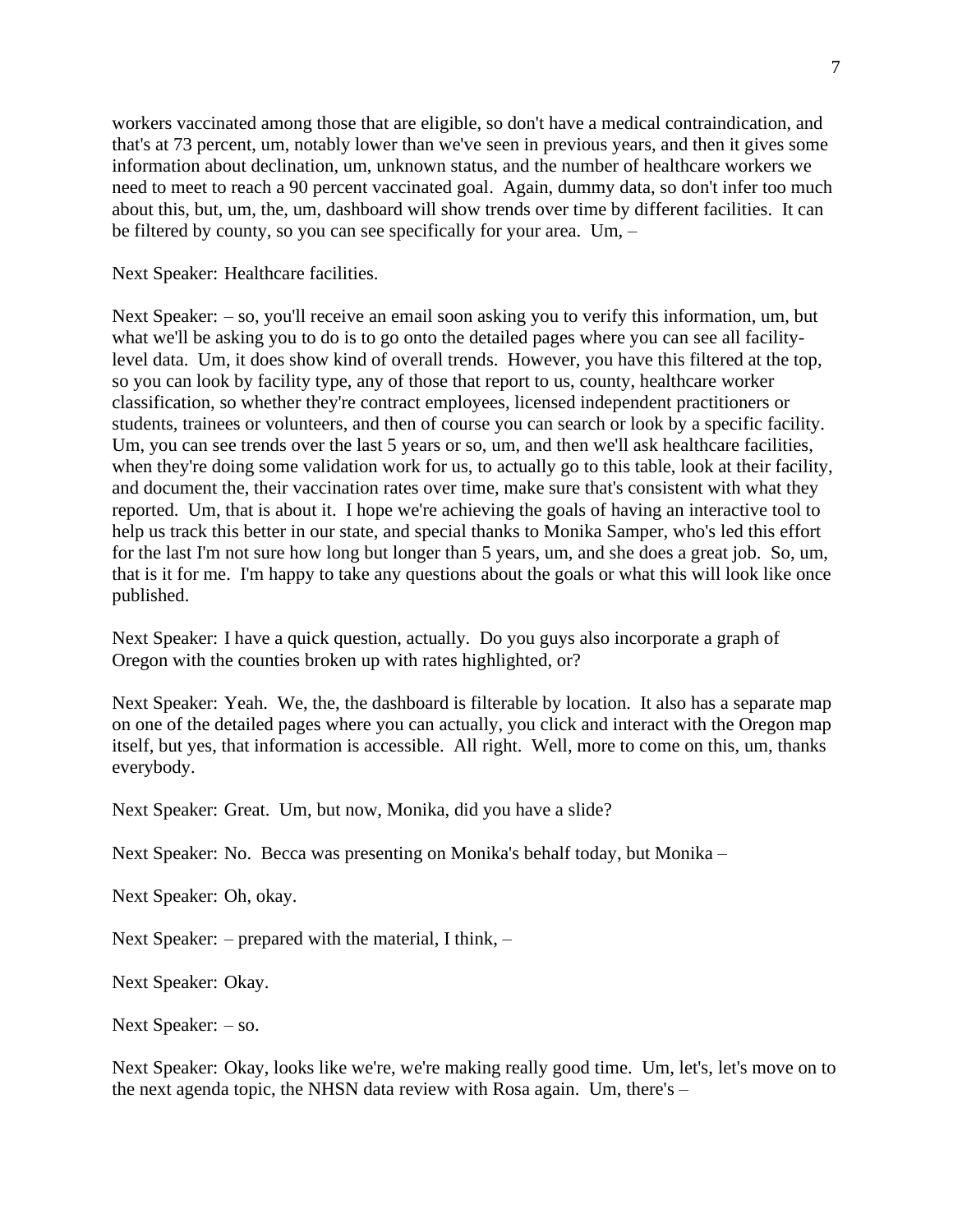Next Speaker: Yes.

Next Speaker: – some really interesting \*\*\*\*. So, okay.

Next Speaker: Thank you. And Laurie, will you be able to share my, the slide on my behalf? Thank you so much. Can everyone see this okay?

Next Speaker: Yes.

Next Speaker: Yeah, okay, great. Okay, well, I'm presenting, um, a bit on 2020 HAI data. Um, and I wanna just give some credit to my colleague, Lisa Iguchi, who many of you know. She is, um, our NHSN lead now, and she did prepare these slides, so thank you to Lisa in her absence today. Next slide, please. So, the objectives for this presentation are to discuss HAIs in the context of COVID-19, review national 2020 HAI data, and then preview Oregon's HAI data and visualization. Next slide. So, pre-pandemic, we were seeing pretty encouraging decreases widely in HAI incidents in U.S. hospitals, um, and recently, CDC published a summary of data reported to NHSN for the year 2020 that illustrates the impact of COVID-19 and the pandemic on HAIs. So, while significant progress on reducing HAIs has recently been made, the COVID pandemic placed a burden on hospitals, infection preventionists and surveillance professionals which impacted HAI incidents, mainly for, um, CAUTI, so catheter associated urinary tract infections, VAE, or ventilator associated events, MRSA bacteremia and, um, with CLABSI, or central line associated blood stream infections having the largest increase. Next slide, please. So, just as quick refresher, the standardized infection ratio, or SIR, is the summary measure that we use to track HAIs at the national and state level, and it is our ration of observed infections, uh, over predicted infections, and when we are interpreting our SIRs, we're looking at any SIR greater than one indicating that more infections were observed than were predicted. If it's less than one, fewer infections were observed than predicted, and if it's equal to one, the same number of HAIs were observed as were predicted. If the number of predicted infections is less than one, an SIR will not be calculated, and if there are zero infections, I believe the SIR is also equal to zero. Next slide, please. And I will just also clarify that the number of predicted infections is based on 2015 national baseline data. So, looking at this next side, while CLABSIs saw a significant increase in 2020 nationwide, the impact differed among states. When comparing Quarter 3 of 2020 to Quarter 4, uh, 3 of 2019, acute care hospitals in Oregon saw a 12 percent increase in the CLABSI SIR, but the SIR did remain below 1.0, meaning there were still fewer CLABSIs observed than were predicted. Next slide, please. For CAUTIs, a larger increase was seen in Oregon, so compared to Quarter 3 of 2019, Oregon acute care hospitals saw a 31 percent increase in the CAUTI SIR in Quarter 3 of 2020. Again, however, the SIR remains low, um, below one, meaning fewer CAUTIs were observed than were predicted even considering the increase. Next slide, please. Um, however, for MRSA bacteremia lab I.D. events, while an increase was seen in the U.S. overall, Oregon acute care hospitals actually saw a 33 percent decrease in MRSA bacteremia SIRs when comparing Quarter 3 of 2019 to Quarter 3 of 2020. Again, that SIR was lower than one in both 19, 2019 and 2020, showing that Oregon hospitals saw fewer MRSA bacteremia than \*\*\*\* predicted both years, but again, there was a decrease in MRSA bacteremia. Next slide. So, these tables provide a comparison of 2019 and 2020 quarterly SIRs for the U.S. and Oregon acute care hospitals. None of the differences for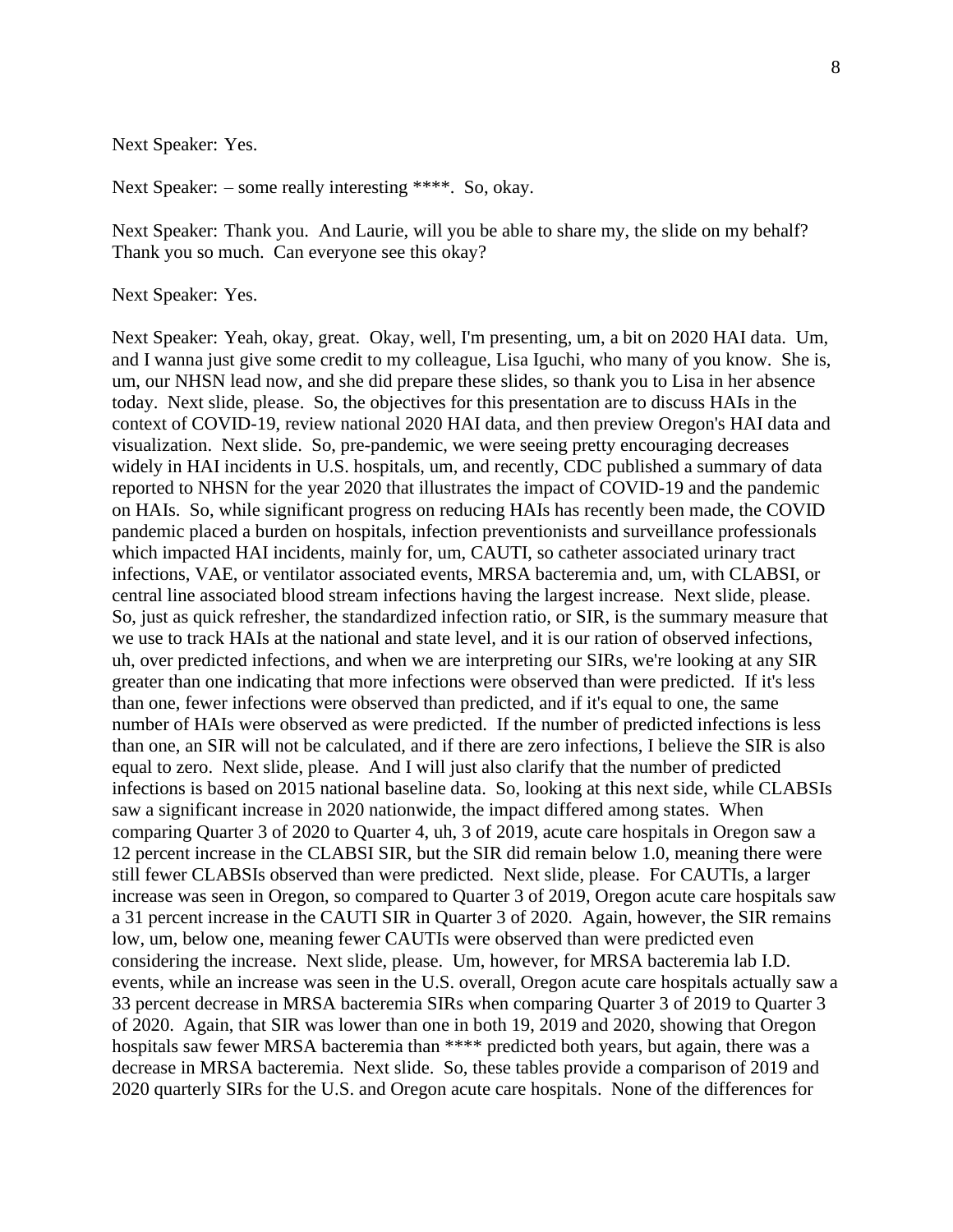Oregon were \*\*\*\*, statistically significant. It's been a while since I've gotten to say that phrase. Um, so when they do go up and down, you can see that the arrows are represented in a lighter shade of red or green. Most of the changes at the national level are statistically significant, probably driven by the fact that the numbers are just so much larger. Um, something to take away here is that while we're seeing rising SIRs over time for these infections nationally, we're seeing less consistent increases in Oregon, and in some cases, just as I mentioned in \*\*\*\*, for MRSA bacteremia, we're actually seeing decreases as well, and I just wanna point out that these slides have another quarter of data than do the \*\*\*\*, the data on the slides with the maps, so we ended at Quarter 3 of 2020 on the previous slides where that was the comparison, Quarter 3 of 2019 to Quarter 3 of 2020. This, we're looking at all four quarters of 2020 nationally and state. Um, okay, next slide. So, again, we're looking at some tables here. Um, for colon surgery and abdominal hysterectomy surgical site infections, and for Clostridium or Clostridioides, difficile lab I.D. infection events, decreases were seen in the U.S. overall. Note that there were a very small number of colon surgery SSIs, fewer than five in 2019 and 2020, so while we're seeing kind of a large-looking increase during the last two quarters for, um, colon surgeries in Oregon, um, it's really related to a different Sub 1 or 2 infections. Some of the decreases observed, um, in the U.S. and Oregon could potentially be related to the decreases in surgical procedures being carried out and possible decreased antibiotic use, um, although, you know, I think that there are a lot of differing opinions on this and, like, really complex dynamics that way. Um, you can see again that the Oregon changes are not statistically significant at the state level and also that the SSIs and CDI events look pretty different from CLABSI, CAUTI and MRSA, at least at the national level as well. Next slide, please. So, the 2020 HAI data are now available on the CDC antibiotic resistance and patient safety portal. Um, you can look at data overall. You can also look at it by a geographic region, and you can download a report for an Excel file of the data; an uplink is at the bottom of the slide here. Next slide. So, now, we will go through some preliminary data from Oregon in 2020 in comparison – or, sorry – presented alongside previous years. So, as a reminder, the data are preliminary and subject to change. We're looking at trends from 2016 to 2020 in statewide SIRs for Oregon, acute care and critical access hospitals for CLABSI on the left and CAUTI on the right. You can see there was a bit of a jump for critical access hospitals for both types of infections, but we're also not seeing any major upticks in either type of facility or infection right now other than, you know, a jump from SIR 0 in 2019 to 1.2 in 2020 for CLABSIs in critical access hospitals. I just wanna say those data are quite low, and an SIR of zero is, you know, subject to interpretation, I guess, in terms of how it kinda falls in this trend. Next slide, please. So, this is looking at trends from 2016 to 2020 in statewide SIRs for Oregon acute care and critical access hospitals for lab I.D. MRSA bacteremia events on the left, and Clostridioides difficile infection events on the right, again, not seeing any huge jumps here. Like the last slide, the numbers for critical access hospitals are less consistent, um, than for acute care hospitals since the numbers are smaller, but the SIRs are actually declining for acute care hospitals for both of these types of events, um, and for critical access, we're seeing a kind of drop between, um, 2019 and 2020 for MRSA and pretty much right on par, um, 2019 to 2020 for, uh, CDI. Next slide, please. Okay, and finally, looking at the same data, but for adult surgical site infection SIRs, from left to right, we're looking at coronary artery bypass graft, colon procedures, hip arthroplasties and knee arthroplasties, so CBGBs in blue, colon in orange, hip in teal and knee in green. Notably, all of our 2020 SIRs were below 1.0. For, for each of these SIR, SSIs we're seeing fewer infections than predicted, so that's a positive thing. Two of these did have an increase between 2019 and 2020. You can see that for CBGB and \*\*\*\*, but three actually saw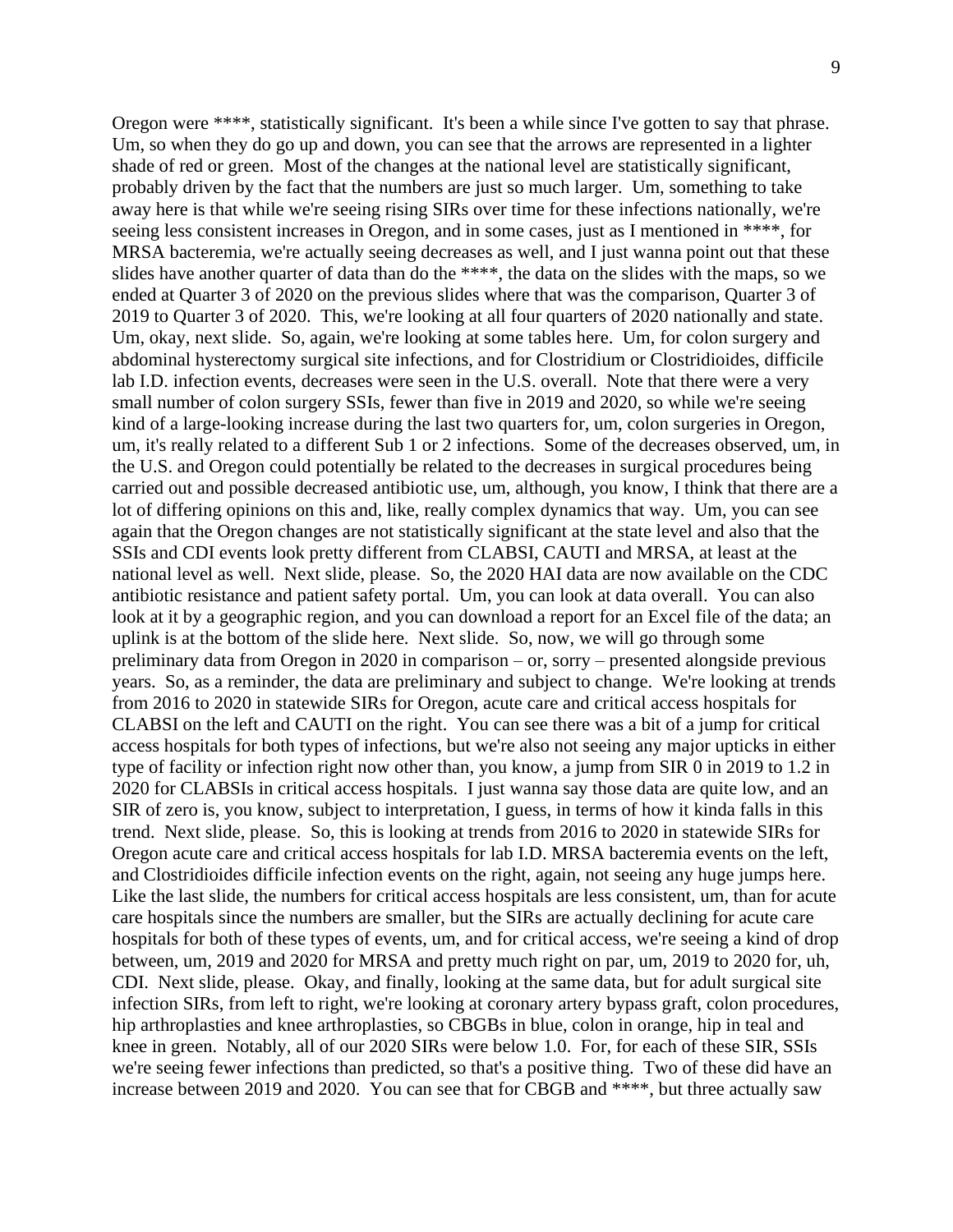declines from 2019 to 2020, H pro, um, I'm sorry. I failed to mention hyst, abdominal hysterectomy and knee arthroplasties are \*\*\*\*. So, we have seen some publications over the last year that are talking about the impact of COVID-19 on HAIs. I think there's just a lot of thoughts about this floating around. Um, you know, for example, non-emergent surgeries were delayed, you know, fewer surgeries, in general, were performed. Um, optimization strategies for PPE may have impacted infection, um, rates as well. So, we may be seeing both kind of positive and negative externalities of our COVID, um, COVID mitigation kind of intervention, but also just the reality of dealing with COVID in kind of a healthcare setting in the community. Um, one thing I will say, however, is that Oregon, as per usual, looks good in comparison to national numbers. I just take a lot of, you know, it makes me feel good to see our performance even those these are preliminary data and that the national numbers also give us an inkling of what we need to be, you know, vigilant for and watching out for in the future as well. Next slide, please. So, currently, we're working on developing an interactive tableau dashboard to display HAI data for Oregon hospitals, and we will expect that to, um, display statewide trends from 2016 to 2020. Uh, we hope that it will allow data to be filtered to the facility level and can serve as a master dashboard where subsequent years of data will be added as well, and we'll be communicating further with Oregon hospitals as that dashboard gets developed. Next slide. So, um, that brings us to the end of my presentation, um, and I do see one question in the chat, and then I'll turn it over to Dennis for facilitating some group discussion. Um, the, we are not fully up to date on having, you know, our annual reports published on our website. Um, I believe, uh, I'd have to double-check which is the most recent year, but Jesse, I'm sure you're correct there. So, um, these data are gonna be made publically available, I believe mostly in the dashboard form before we possibly could expect, um, like an aggregate report, but maybe, Becca, you have, uh, updates on that, that you might be able to offer as well here. I think Becca might have had to hop off, so let's, I will put that on hold for now. Um, you know, we, our staff has been, uh, really impacted by the COVID work that we've been doing here in our agency. Um, so, you know, what we have online is probably what is available at the moment publically. Um, certainly, our 2020 data aren't available online yet, um, but, uh, if we have any updates on when those data are expected to come out, I will certainly share them. Thank you for the question, and Dennis, to you for some Q and A and discussion.

Next Speaker: Yeah, great. Thank you so \*\*\*\*. That's really interesting. I'm so glad you guys are going to that, um, tableau report too 'cause it's, it will be great to be able to filter out by facility and, you know, 'cause then we can look at each other and see what might be best practices and stuff. That's why I always find those reports very useful. Um, so, uh, in terms of discussion, though, we really wanted to know about how reporting went, you know, in Oregon. Like, how, how did your reporting go? Was there anything holding you back from reporting, um, you know, anything that impacted you? Was it hard to detect them during COVID? Um, anything that may have affected your implementation, and like, just for an example, I can give you an example of, uh, Kaiser Permanente. Um, we know that we were pulled in so many directions with COVID. Um, for one, we were reviewing all of our chemicals to make sure that they were effective at that time. Um, we were reviewing all the PPE, rewriting PPE protocols so many times, getting it on the website, getting these messages out. Um, so it really pulled the IPs away from a lot of their surveillance activities and a lot of the in the moment on the unit trying to make a difference, you know? Um, our audits went by the wayside for CLABSI and CAUTI. Therefore, I will admit, we did also see an increase in our CLABSI and CAUTI at Kaiser during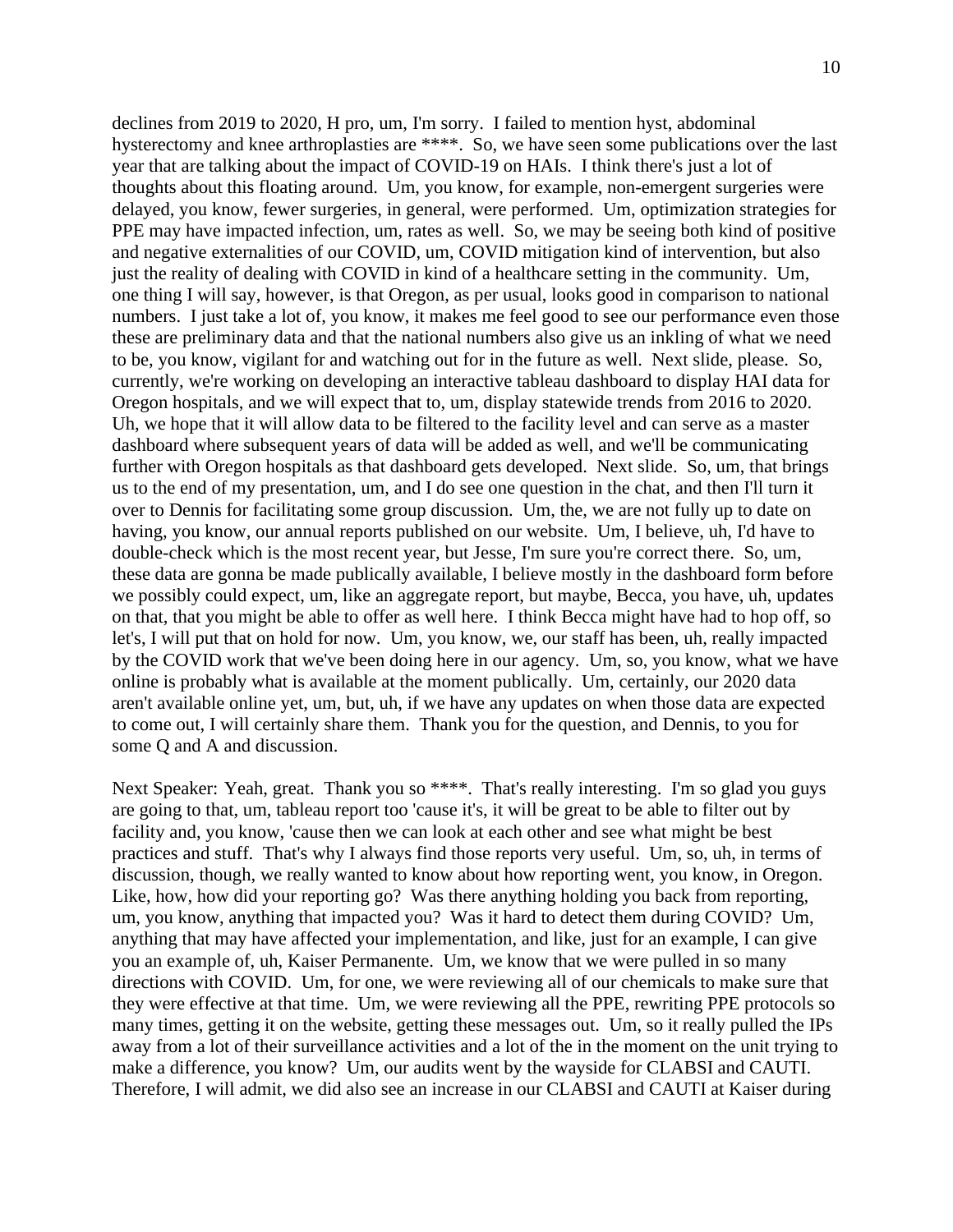this time, and a lot of it, we think, may have been impacted by our, our ability to get on that floor and, you know, talk about \*\*\*\* bundle and see we were, where we were not in compliance. Um, so, there just wasn't enough manpower at the time. So, I'm wondering if those of you on the call have run into things like that, if we, you know, we wanna discuss, um, anything that impacted your ability to do surveillance, detect it or report it, and then I know I see a bunch of you guys on here who report. Um, you know, I, I see Trista, Carolyn, um, Karen Brooks and Yu-jin, so if you guys would like to comment on any of these, uh, the floor is open. Remember, the mute button is in your lower left-hand corner. It's like a little telephone; you can click on that, or you can also get it by the three dots, um, next to the three dots in your picture.

Next Speaker: And just as a reminder, we're talking about NHSN reporting of our kind of bread and butter data that we just went over. Obviously, NHSN has grown tremendously, um, so, we're really talking about the SSIs, CLABSI, CAUTI and the, you know, MRSA and CDI events as well as \*\*\*\* if you report it.

Next Speaker: This is Trista Berry, um, with Saint Alphonsus in Eastern Oregon, and I know for us, um, we've been able to keep up with our surveillance and reporting. Um, what's been hard, though, is, um, when we have incidents, um, is really being able to follow up with action plans from our managers and frontline colleagues. Um, they're so overwhelmed and overworked, um, that really asking them to do more than just take care of patients right now, um, has been really hard, um, and that was really hard in 2020 as well. So, um, you know, while our, our infection prevention was pulled to other areas, we were asked to, uh, join the labor pool and help with screening and all of those other activities, we still tried to prioritize our surveillance to keep up on that.

Next Speaker: Yeah, that was definitely the case. I, I completely forgot about the, the labor pool being called in, so we, we always had emails at Kaiser saying can you, you know, can you be sitter for this afternoon or anything that's, like, trying to \*\*\*\* control staff out of there, um, out there and helping out on the \*\*\*\*. Um, what about, um, OHSU or Salem? Do you have any comments on how you guys handled reporting to NHSN during this time period?

Next Speaker: Hey, Dennis, this is Yu-jin from OHSU. Um, can you, I just got back on because I had, uh, a side conflict. What was the question?

Next Speaker: We, we just went through the NHSN, uh, data for showing, that was over the time period for COVID, and we're wondering, um, how your reporting was going, was anything impacted, you know, by COVID? Um, were you able to detect things the same way and report those things out?

Next Speaker: Um, I, at OHSU, we were very fortunate to have, uh, five experienced IPs with CIC certification, so we didn't have any impact to surveillance, but what we, um, did, uh, notice is LAM is no longer, um, OHA mandated, but we are continuing to perform LAM surveillance, and I was just curious to see how many other hospitals were continuing to do LAM surveillance.

Next Speaker: I know at Kaiser we're continuing because, uh, we've got an increase in our final inspection, so I was like, uh, I didn't wanna drop it at this time period, you know. I don't like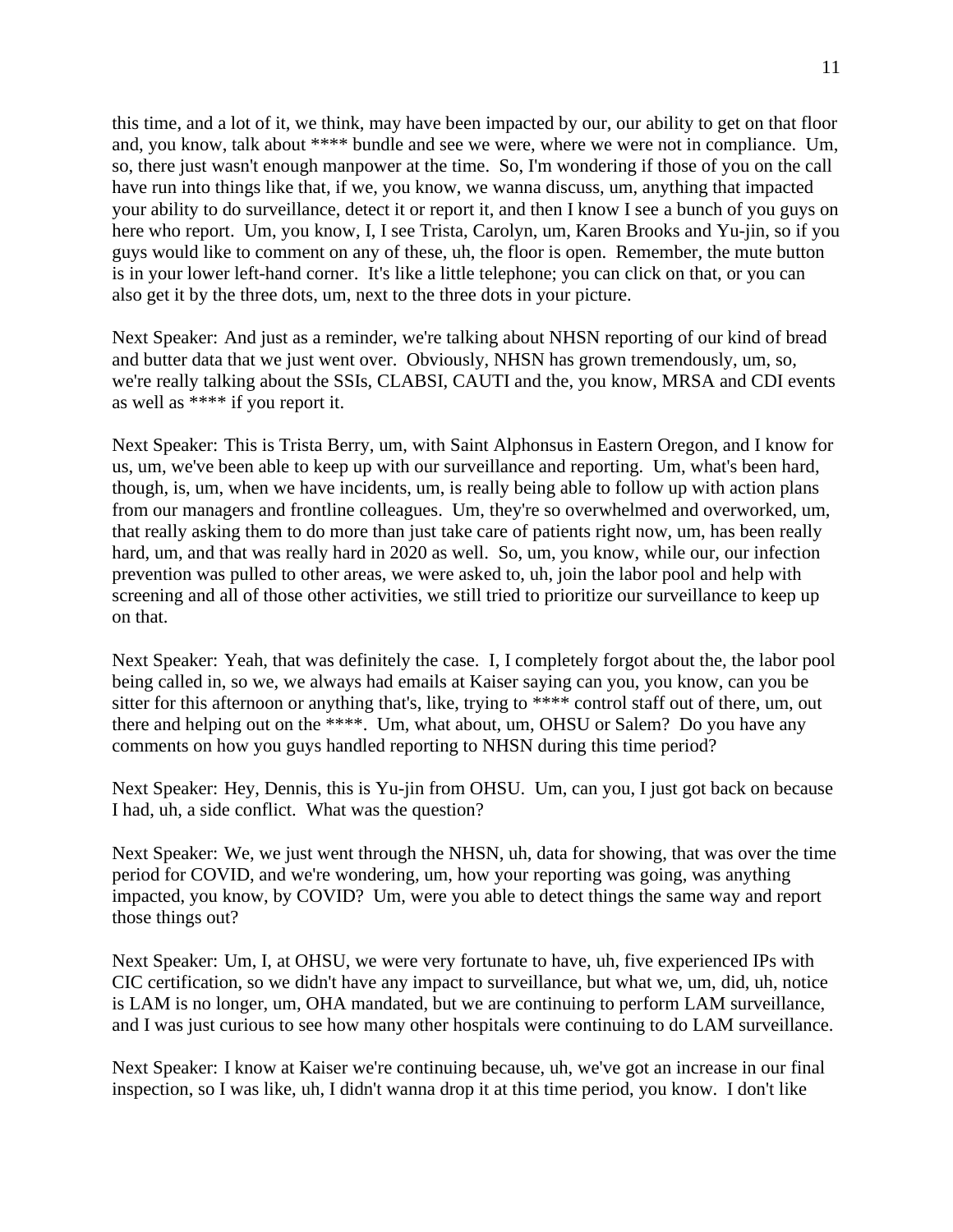dropping things unless, uh, we maintain a steady zero zone, um, but yeah, we are continuing to, um, track those.

Next Speaker: Dennis, this is Karen from Silverton Hospital here.

Next Speaker: Hi \*\*\*\*.

Next Speaker: Hi. So, I can't say that we had, um, problems with reporting to NHSN, but I can say that there was a change in length of stay for patients, which  $I -$ 

Next Speaker: Mm hmm.

Next Speaker: – believe everybody experienced to the point that, that increased their risk for possibly getting a CLABSI or a CAUTI because devices remained in longer. Um, and then, you know, I've read the comment here from Willamette Valley Medical Center. You know, I do believe nurses are doing the best they can. I just really value the impact that our EMR is as well, so that is where I think reviewing of a patient's, um, record and then pulling the data points from there to help with our reporting, um, particularly our SSI, um, HAI report that we can build, it's just, it just is, has a wealth of resources there, so.

Next Speaker: Yeah, thanks for those comments. We, we definitely saw some of the same, uh, \*\*\*\*, especially with the, uh, extended length of stay, um, and then you know, several of our COVID patients had to be in that prone position, so we did see an increase in our CAUTI. It's, it's quite hard to perform cath care and, and maintenance some when the patient is prone. We actually came up with, uh, a COVID-CAUTI bundle that, you know, trying to reinforce what to do when the patient, um, does have a COVID diagnosis who has to be in that prone position. Um, and then I, I can see the comment from Kristen, um, about the, how they're seeing the same at WVNC, um, and they're taking all the efforts to get back to the basics, which I think is, uh, extremely important right now. I just did a pitch, I think, last Thursday to Kaiser leaders on, um, you know, during this time when we're, um, you know, we have compassion fatigue and we're overrun with all these new things coming at us, that maybe it is the best time to get back to the basics and remind everybody of some of those basic things in infection prevention, you know, have a whole-house effect across the board in reducing in reducing HAIs. Thank you for those two comments. Any, anybody else from the hospitals who's interested in letting us know about how you were impacted in reporting? I do remember that for a time period, there was, um, there was an ability to let up on your reporting. I don't know how many hospitals took advantage of that, um, and maybe I'm just dreaming, but I thought, I thought for sure that that had happened.

Next Speaker: Dennis, this is Pam from Salem Health. Um, I would certainly, uh, echo the comments from folks about the additional pressures on staff and new impacts on our, um, protocols. We, too, have been focusing on back to basics, particularly our ICU level areas or who've been, um, the, the most impacted where we've seen the change. As far as reporting, um, there was the ability to let, lighten up a bit, and, uh, our team's very talented and dedicated, and they have kept up with that even though reporting all of the cases, they've had to start doing more evening/night or weekend kinds of work that were not necessarily prior to the pandemic, but they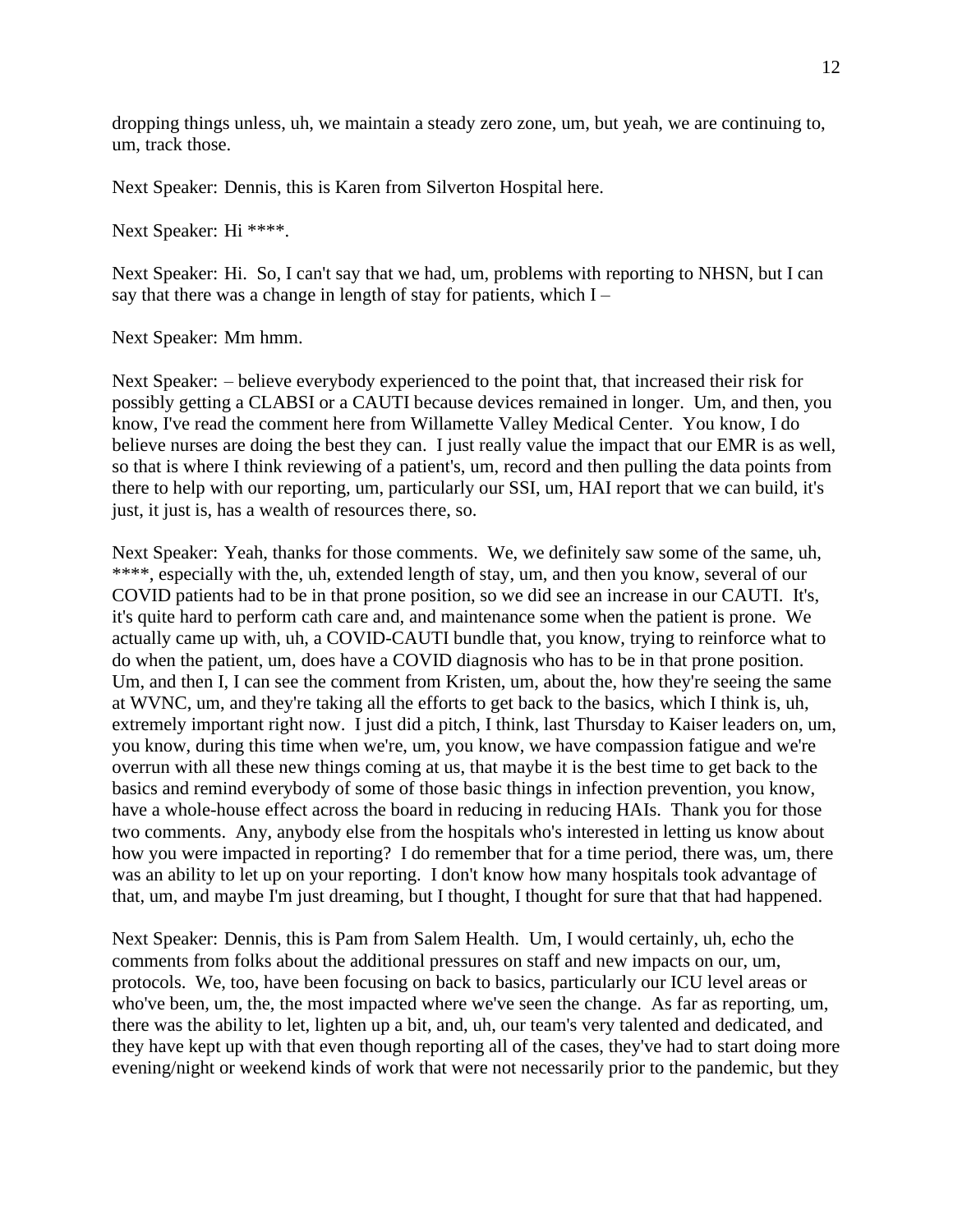managed to keep up their surveillance in all areas and, uh, and keep the reporting to NHSN whole.

Next Speaker: Yeah, thank you for that comment. That reminds me also, you know, we went to weekend, um, weekend coverage for sometimes for the IPs and, you know, we're, most of us are all salaried employees, so it's like, you know, just stretching ourselves as far as we can just to get that reporting in. That's great. Is there any, um, other comments on this? Uh, I, I do like the comment about, um, back to the basics. That's definitely –

Next Speaker: Well, I have just –

Next Speaker: – \*\*\*\*.

Next Speaker: – another question for the group. So, um, our program will be funded to do some additional external validation of NHSN data coming up, so just as a reminder, external validation is the process of making sure that we're getting all the cases that should fall under, you know, the surveillance criteria, that we're not classifying cases under those criteria that don't meet the definition, and that they're being classified in a consistent way according to hose NHSN develops and writes its protocols. So, knowing that our program will be looking ahead to doing some of that work over the next few years, it is a requirement from CDC, um, which, if you have – first of all, let me say, it's amazing to hear how consistent people have been with their reporting. It's so impressive. Um, and I'm wondering, you know, if you had to pick one or two NHSN measure or measures for which you had any concerns about data quality or reporting, which ones would they be, and that is really just to help inform us, as we're looking ahead to writing our work plans. Knowing that it's kind of a requirement for our program, um, we'd like to be able to make sure that it's as useful as possible, even though I'm hearing really positive things about the quality of reporting, completeness in NHSN, um, you know, if you just had to choose one or two measures, which ones would they be?

Next Speaker: I'm thinking about it, but does anybody else have, uh, –

Next Speaker: Yes, and –

Next Speaker: – some, um, –

Next Speaker: – know that I won't be taking this as like, we don't think our data in this area are good. Um, you know, it could just be your, like, gut feeling, anecdotal sense, whatever it might be, you know, this is part of what this advisory committee is here to do is to help advise us about our work. Um, so please, we really need your input during this discussion on this, on these measures.

Next Speaker: Hi, this is Laura. Um, just for the recording, we've been answering the chats, but, um, specifically, it stated, um, is this data publically available to OHA site only approved up to 2017, and then the answer was the most recent year of publically available NHSN data that OHA has published is \*\*\*\*, 2017. Annual reporting for the subsequent years is in progress, but unfortunately, I don't have an ETA, and then the second was from Kristen Messenger. We are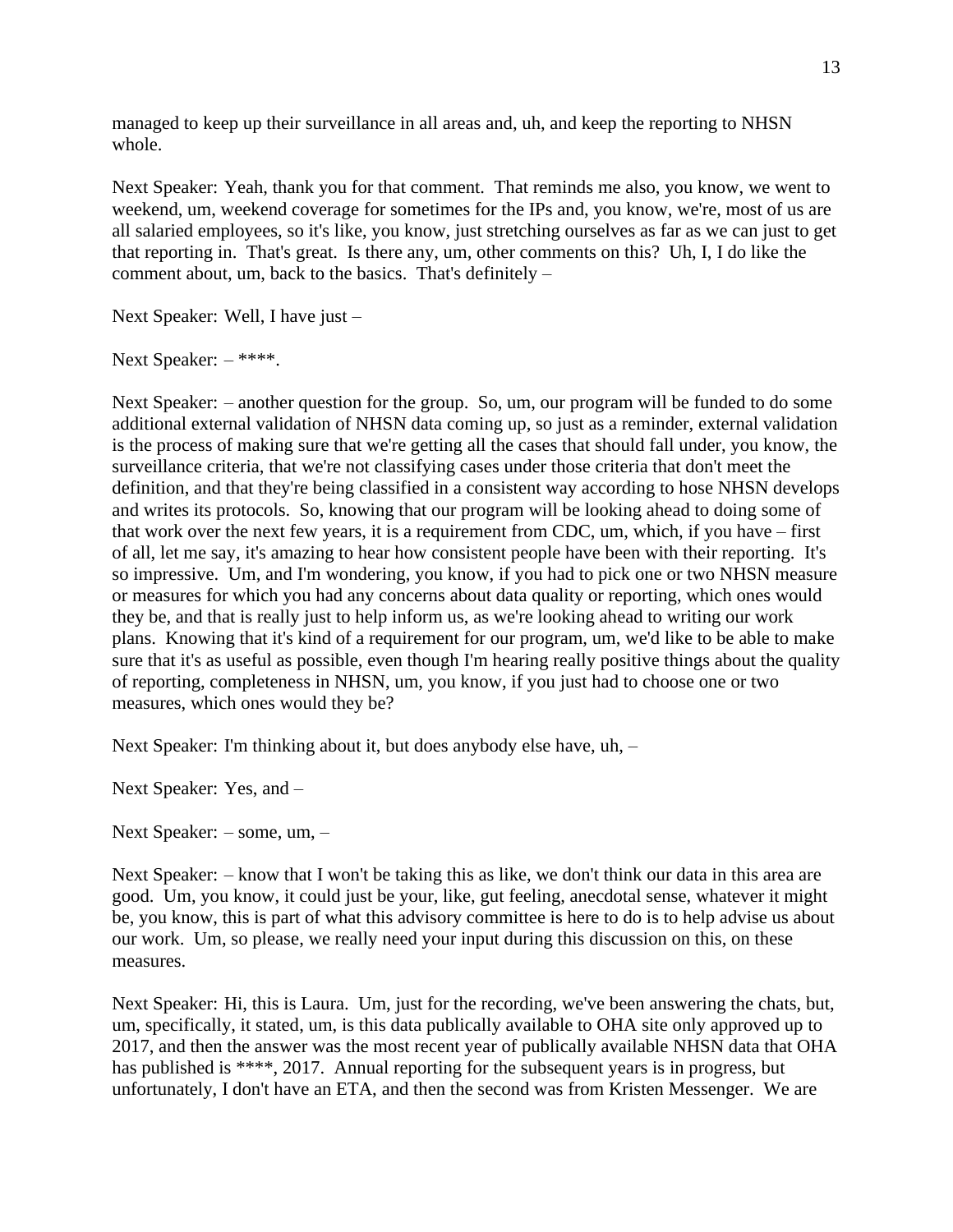seeing the same at WVMC. All efforts to talk about getting back to basics, secondary agency nurses, high acuity and high census meet with we are doing the best we can, and there's nothing else in the chat right now.

Next Speaker: Okay. Thanks –

Next Speaker: Thanks \*\*\*\*.

Next Speaker: – Laura. Um, so any thoughts on external validation of any NHS measures, I'm just hoping that one of you will speak up, um, one or more of you and just tell us, um, what you think might be most useful or least useful. Least useful is also great. Any, any feedback you have on this is really welcome, and I know it's a little bit painful, but I think I'm just gonna ask that we kinda keep this particular question going for a little while.

Next Speaker: Yeah, what do you guys think some of those, uh, who answered about the other, uh, question that we had on there, like Yu-jin or Trista or Karen or Pamela, or any, uh, anybody else who might have an opinion on this?

Next Speaker: I'm only – this is Jesse. Sorry. Um, I'm only thinking from the perspective of treating COVID and the other potential treatments that, that have happened over the last few years. I wonder if it'd be interesting to, to look at, like, the MRSA that you were talking about, the, uh, opportunistic infections that could be increasing as a result of potential treatments related to COVID. I think that might be an interesting data point.

Next Speaker: Jesse, this is Justina. I can throw just a thought out there is that I know that some places have had to change location mapping and, um it's not directly the case definition, but the changes in location mapping might influence comparability of data over time, so that might be something to look at.

Next Speaker: Yeah.

Next Speaker: Right. So, that would sort of mostly influence, um, our device-associated infections, right?

Next Speaker: Yeah. Yeah, that's a really good point.

Next Speaker: And then reading the chart out loud, after a significant length of time – and this is Kristen Messenger – without CLABSIs and now dealing with COVID increased lengths of stay and secondary bacterial infections, I've had to ask for some assistance from NHSN on CLABSI versus secondary BSIs. So, that's super helpful, Kristen. Thank you.

Next Speaker: \*\*\*\*.

Next Speaker: This is Yu-jin for OHA. I, um, second Kristen's remark about, uh, CLABSIs and, um, the challenges of meeting \*\*\*\* criteria with COVID patients and how well we're meeting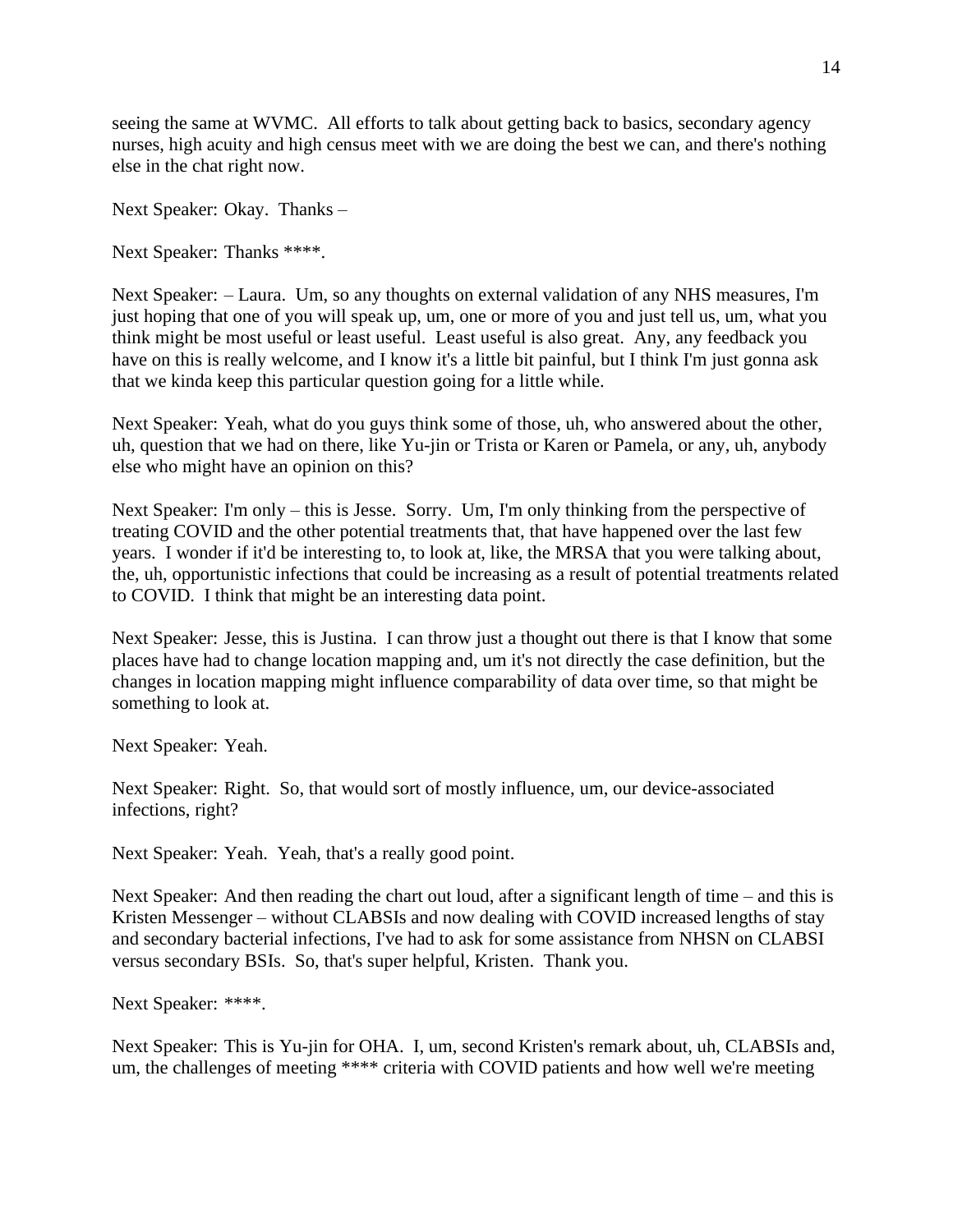for that, so if other facilities are seeing an uptick in COVID, maybe it's because of secondary BSI related to COVID related, so that would be a great start to validate.

Next Speaker: That's super helpful, Yu-jin. Thank you. All right, just to flip it, are there any measures that you would not want to see us do external validation for where you would feel like that was not a good use of time?

Next Speaker: This is Yu-jin for OHSU again. Um, something that I have always been interested in, um, is how testing for C. diff is counting for hospital onset and how impactful that is because I know there's variability on how different organizations are testing for C. diff. Uh, for example, I think from the public health cause, um, Providence, not to put them on the spot, uh, share that they do, um, C. diff testing, a PCR test first, and then go for the toxin assay, and if you, uh, report it that way, it is not considered a hospital onset CDI case, but OHSU is reverse. It is toxin assay first, and then if it is intermediate, we reflux to a PCR test with, and if, in that case, if it is causative, then it is reported as a hospital onset C. diff case. So, just to look at, um, how organizations, um, hospitals are reporting hospital-onset case and seeing the difference in those numbers will be really interesting for me.

Next Speaker: Thank you so much, Yu-jin. Any other thoughts from the group before we take our break? Are folks seeing, um, I'm just curious to know, as you're looking at your own NHSN numbers, are you seeing what you expect to see? Um, when you see the Oregon, kinda preliminary data, does that look kind of right? Does it look wrong? Again, just kind of your gut instinct to help inform our, kind of, activities.

Next Speaker: I think for Kaiser Permanente, those definitely look along the lines of how we're doing. There were a, a couple that I think we need to focus on a little harder in comparison to the state. Um, we'll admit that, so, um, yeah, it's, it's really interesting seeing those numbers. That's why I always love when the data is published 'cause you can really go to those institutions who are doing really well, um, and \*\*\*\* –

Next Speaker: Yeah.

Next Speaker: – as we may not be doing.

Next Speaker: And Rosa, this is Pam from –

Next Speaker: Hey.

Next Speaker: – Salem, um, and I, –

Next Speaker: \*\*\*\*

Next Speaker: – um, so I have some things, like Dennis mentioned, that I went, you know, we're seeing more of an impact or an upward tick in our SIR, like in CAUTI, particularly, right?

Next Speaker: Mm hmm.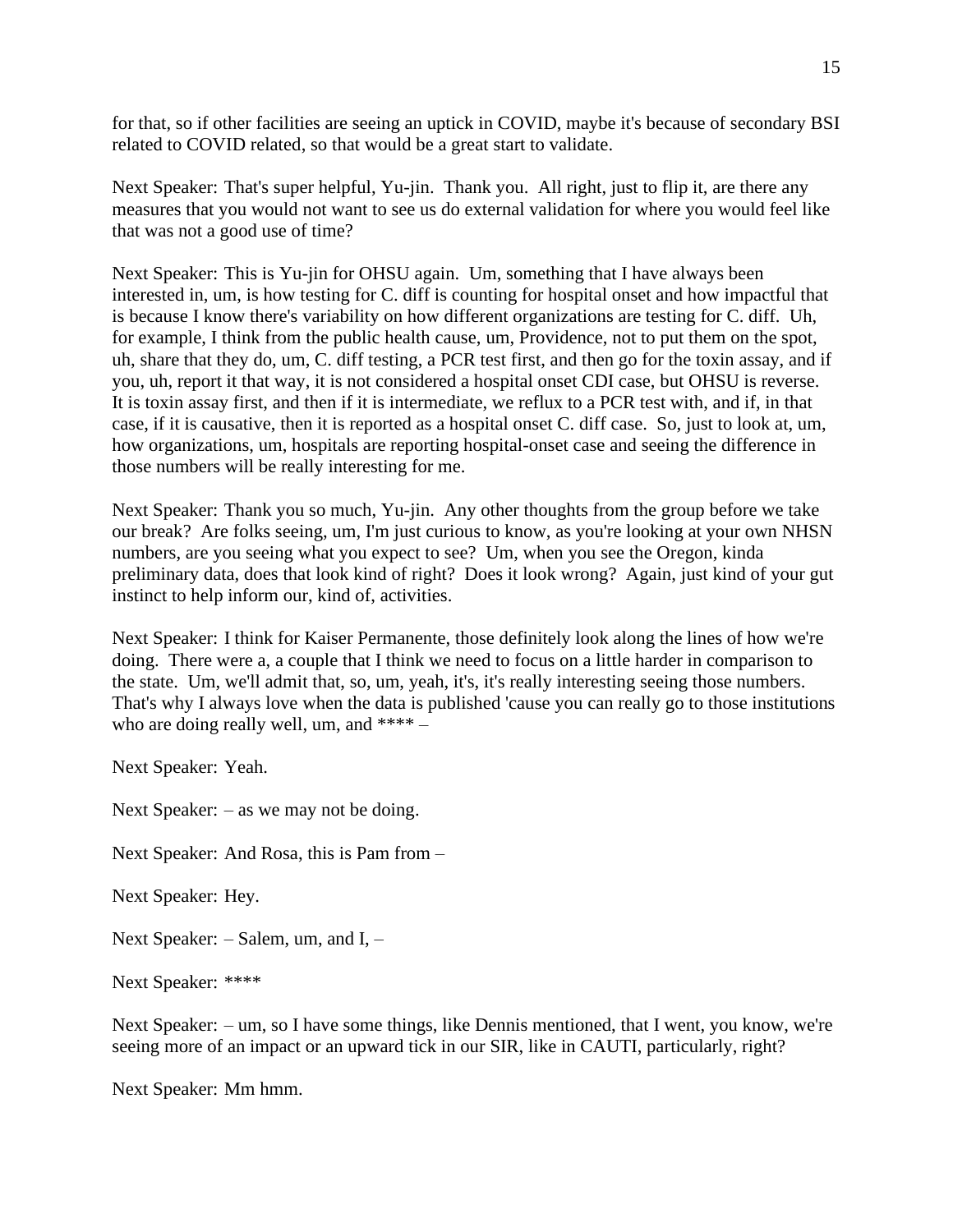Next Speaker: Right.

Next Speaker: When we're doubling down on right now. Um, uh, some of the others, we've really been holding okay, and the data looks good to me, but, um, yeah, I think there are a couple of places where I'd be interested to, um, dig in a little more, as Dennis mentioned, of who's doing that at a facility, you know, kind of our size and, and, uh, it's always good to learn from others if you can.

Next Speaker: Totally. I wish we had, like, more recently-published data available. I just, you know, the, the, COVID has just absorbed a lot of resources from our HAI program, so a lot of the data that, that our staff have been working to make available are, like, dashboard data, healthcare personnel data, things like that. Um, this is so helpful. I just really wanna encourage anyone – I'll put my email address in the chat. I'm pretty sure you all probably have it, but if you do not, if, or if you have any, um, if you have any thoughts on, on our planned external validation activities for NHSN data, like, things that you think need to be investigated further, things that would not be helpful to delve into, any of the above, we really wanna hear from you. We won't interpret it as, an, you know, any kind of statement about the data quality at your own facility, um, and this can be based on whatever, you know, is kind of informing you, right, whether it's just your anecdotal or sort of gut feeling, or you know, certain definitions, you know, as for the secondary BSI, I'm hearing that kind of COVID presented a really specific kind of quandary there, so any of the above, please, please email to me, um, and we will take it all into account when we're determining what measures to do external validation for in the future.

Next Speaker: Great. Oh, were you gonna say something, \*\*\*\*? Okay.

Next Speaker: No, no, back to you.

Next Speaker: \*\*\*\*.

Next Speaker: I think we can just go ahead and take our break.

Next Speaker: Yeah. Yeah. Do, um, do we have a motion to recess?

Next Speaker: So moved. This is Pam.

Next Speaker: This is Jesse. I'll second.

Next Speaker: Great. Um, so we have a person second. We'll recess until, what is the time that we have recess until?

Next Speaker: 2:15.

Next Speaker: So remember, I'm gonna put a reminder in the chat room. Remember to post your name, organization, professional, uh, role if you have not already done so.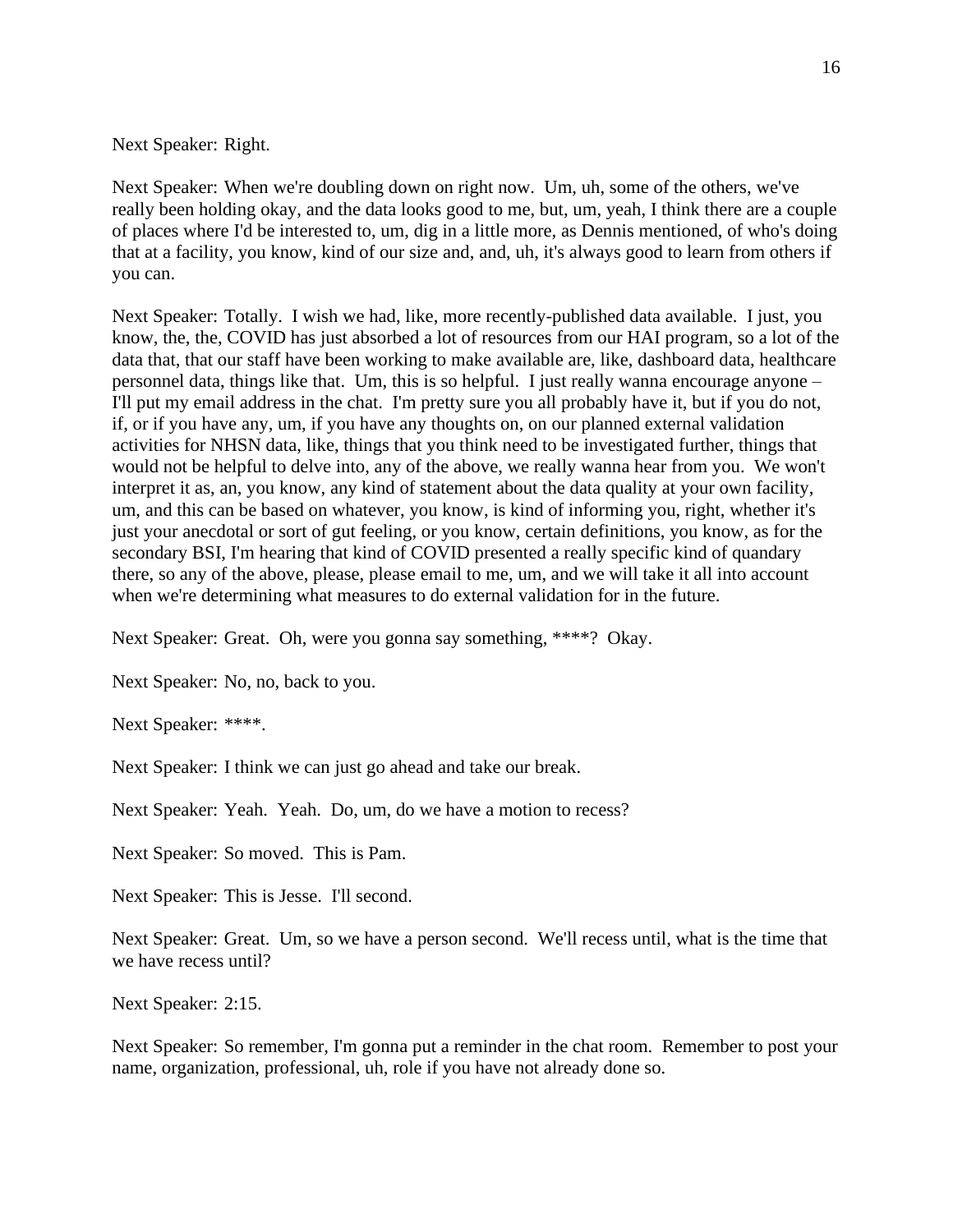Next Speaker: Thank you everyone.

Next Speaker: Okay. I think this is, see you back at 2:15. Ordered. It is 2:16 now and we're coming back from our recess.

Next Speaker: Okay.

Next Speaker: Our first presenter, um, after break is going to be Dr. \*\*\*\*

Next Speaker: Hello. This is Linda. May I help you?

Next Speaker: Oh, remember to put yourself on mute –

Next Speaker: Hello.

Next Speaker: – if you're not, uh, presenting.

Next Speaker: Hello.

Next Speaker: Linda, you're not muted.

Next Speaker: To request a call back \*\*\*\* press one \*\*\*\* call back and \*\*\*\*.

Next Speaker: Okay. So our first presenter for Project Firstline is going to be Dr. Judy Guzman. And remember if you have not already posted in the chat your, –

Next Speaker: Hello.

Next Speaker: – your name and, oh, remember if you haven't already posted in the chat post your, um, name and business and I'll post it again here. Okay. And with that let's get to our speaker Dr. Judy Guzman.

Next Speaker: Great. Thank you so much Dennis and Rosa. Um, hi everybody. It's good to at least electronically see you all today. Um, I'm Judy Guzman Cottrell. I'm, um, youth and faculty, PEDS I.D. at OHSU but I'm also a contractor, um, with the HAI program. And, um, I, if, if you were here at the June meeting I did a, um, introductory presentation on Project Firstline, um, which is a new initiative that's, um, headed by the CDC, um, across the country to improve infection prevention education, um, for all frontline health care workers. And so I'm here today to give, um, the December update for this project. So if you haven't seen, um, the website and kind of initial, um, educational material that the CDC has created, um, I urge you to go to the CDC's Project Firstline website. This is kind of what the landing page looks like. And, um, and it's, it's a national training collaborative for health care infection prevention and control. And really the, I think for me the, the exciting thing about this project, it's really trying to reach out to people who have their hands in health care but traditionally have been very difficult, um, you know, kind of looked over in terms of providing the best and most relevant infection prevention education to those frontline health care workers, and also to actually do a needs assessment to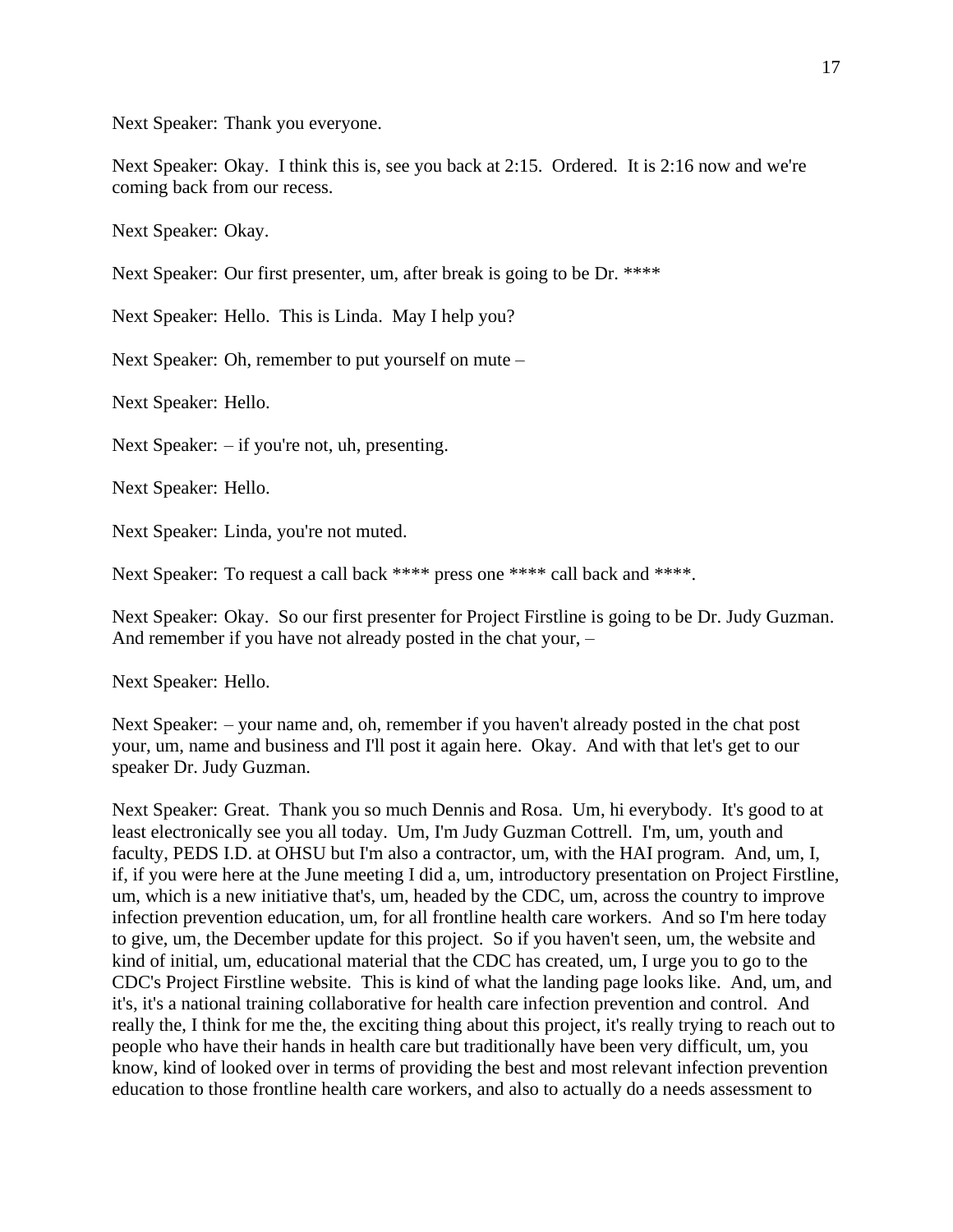understand what formats would they prefer to learn in. Not everybody wants to sit in front of a webinar and not everybody wants to go to an in-person meeting. And so it's really, um, uh, you know, a multi-staged training collaborative and the first part of the collaborative was really to understand what the needs are at the state level. Um, just some reminders or just to, um, refresh your memory of the key features of Project Firstline. So first there's core training to address, –

Next Speaker: \*\*\*\*.

Next Speaker: – to, um, address immediate workforce infection control training needs, um, delivered by short and \*\*\*\*.

Next Speaker: One of the tracking number is 1, Z, –

Next Speaker: Um, Linda you are not, um,

Next Speaker: – 9, 4, 4, 4, –

Next Speaker: Excuse me.

Next Speaker: – 5, 6, 0, 3, 5 –

Next Speaker: She can't hear us.

Next Speaker: – 2, 3, 1, 8, 4, 4, 4.

Next Speaker: There we go. Um, it's, uh, Project Firstline will provide practical tools to support everyone working in a health care facility as they implement infection control protocols and procedures throughout their workday. Um, it focuses on partner engagement to share information across all health care settings through trusted partners and channels ensuring that training contents and tools are delivered to the health care workers who need. Mentorship to connect infection control experts with their local health care communities so that they become an ongoing source, resource beyond the pandemic and beyond the Project Firstline initiative. Public health technical capacity building to leverage the public health workforce to facilitate knowledge and tools sharing between public health departments and their local clinical communities. And innovation, to deepen knowledge, to better inform infection control recommendations and to develop inform, innovative platforms and content to provide infection training to a diverse range of adult learners. So the initial steps for Oregon as I mentioned back in June was, um, the initial step for Project Firstline was to create a learning needs assessment. Um, many of you may have, um, completed this assessment. It was pushed out, um, over the past several months in many venues, um, both through direct emails, um, through, uh, societies, through the, um, different health care professional board organizations. Um, some of them did just, um, push emails out to everyone that is in their board. Many organizations, uh, including OHSU where I work, um, included a link to it with an invitation for any health care worker to, um, to complete the survey through, um, you know, an employee-wide kind of newsletter. So there were a lot of different avenues that were used to push the, it's a Survey Monkey format, um, to fill this out. The needs assessment survey is closing this Friday and the survey results will help us to determine the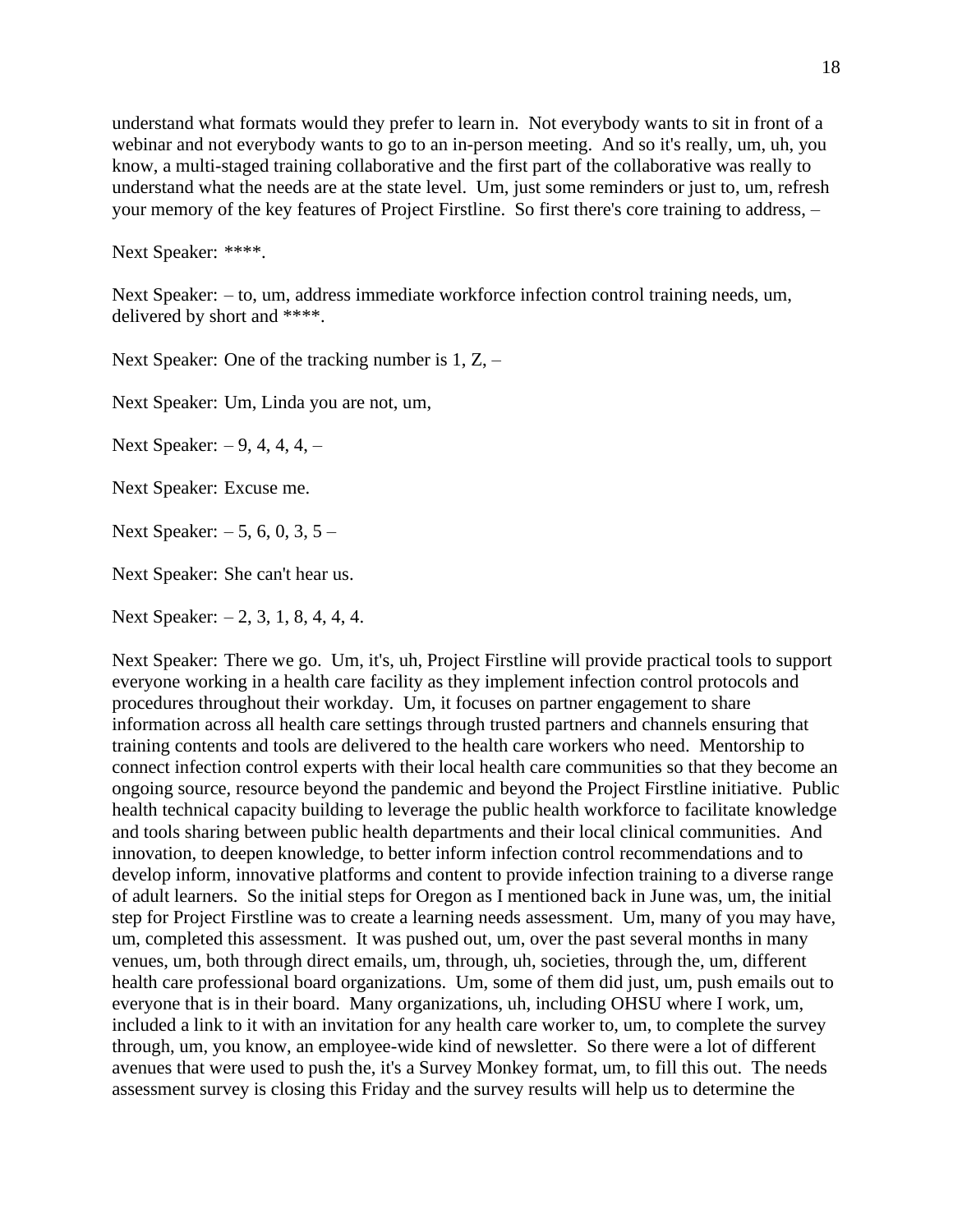target audiences that want more infection prevention and control education, to determine who are their most trusted educators so we can potentially partner with those educations, um, to determine gaps in knowledge and their desired learning methods, and then to understand what resources these specific health care personnel utilize when they have questions related to infection prevention. Um, we've also been, um, uh, partnering with OHS regional IPs. Um, they have been so busy doing consultations across the state, um, for COVID, primarily COVID, but potentially other outbreaks as well. So whenever the regional IPs have been doing consultations they've already been utilizing the CDC-created Project Front, Firstline materials for training and education for different facilities and public health departments. Um, so they've been sharing all of these materials, um, over the past several months already. So I'm just going to give you a very quick snapshot because again the survey is not yet closed but, um, I'm thrilled to share that we've already had over 4,600 responses and that was of the last time we did a data download which was, uh, a week ago. You can see here that this, um, this data is of course preliminary as of, um, as of yesterday or today and it shows you the breakdown of the types of health care, um, personnel that have completed the survey, and this is for those that have completed it. So you can see, um, we have, uh, large representation of nurses, uh, but we also have CNAs. We have 350 who, um, who identified themselves as other that were not listed here. And I can tell you that that other, um, includes a really diverse group of, um, of people who work in health care including infection preventionists, tattoo artists, um, radiology techs, pharmacy techs, um, opticians, front desk staff for clinics and hospital front desk, phlebotomy. Um, there was one person whose role is to, um, clean, um, vehicles that are used for, um, for courier services within their health care system, dieticians, um, aestheticians, all different types of people in addition to these, um, health care providers that were, um, kind of the dropdown menu. Um, so these are the types of people that, that were surveyed. And then we also asked them what is their primary workplace for working when they are working in person. Um, because of course this education is no COVID focused. It's for really, for general infection prevention knowledge. And you can see here, um, just 31 percent of them work in acute care hospitals and we have a nice mix of other outpatient facilities, other types of facilities, um, is 14 percent, long-term care is, um, um, about 10 percent, 9 ½ percent, pharmacies, home health, critical access hospitals and so on and so forth. You can see here the different types of workplaces, um, that are represented. So I'm just gonna show you an example of the topics that we covered in the learning needs assessment survey. Um, again I think at the next HIA meeting we'll be able to share with you the results. But, um, you know, we really wanted to get really down, um, into some granular questions in terms of not only what do you want to learn, what do you need to learn, but also how do you like to learn? So we asked about preferred languages for learning. Um, preferred learning settings – do you like to learn alone, in small groups, self-paced webinars or, you know, um, pre-registration webinars? How is you, is it for you to be able to interact with an educator? Um, preferred types of training. We even asked if people, you know, if they ever use Facebook or Instagram Live, YouTube, webinars, podcasts, um, to get infection control education or any type of on-the-job training when they have questions that need to be answered. We asked devices. Do people use laptops, desktops, at work, at home, smartphones or tablets, just so that we can make sure that the educational material that we create is going to be used in the ways that our target audience is going to actually utilize them. We asked about preferred materials. Do people still like the old, old school pocket cards or, you know, downloadable or pro, um, printed posters that are in their work areas? Emails, do people like having access to office hours where they can, um, call in or listen in to experts and get specific questions answered or do people like webinars?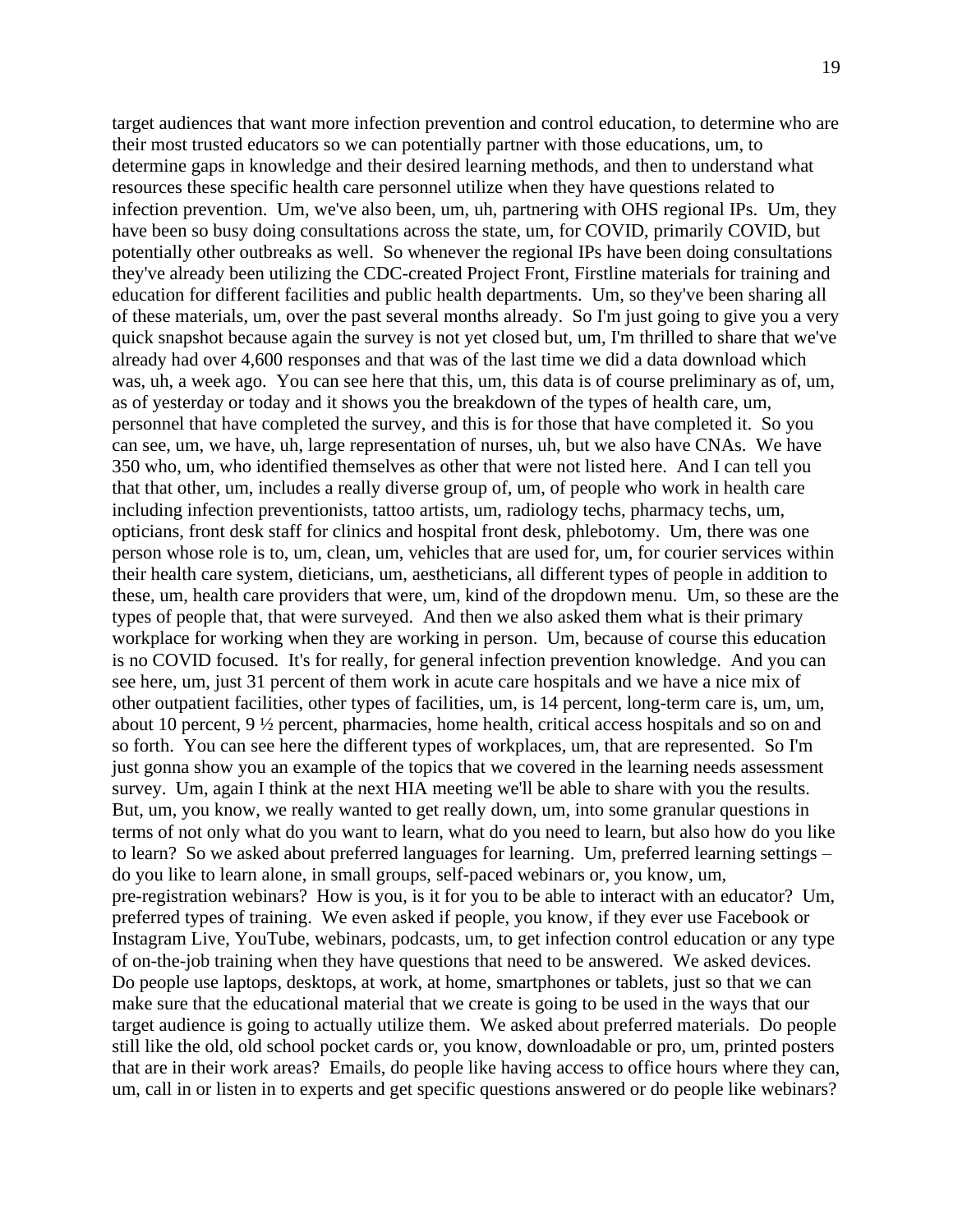Or even in-person conferences? And then we asked a lot of questions about baseline knowledge and understanding of many infection prevention topics, many of them I'm sure that you could guess what we asked about. Hand hygiene, um, do you understand what source control is and why we use it? Do you, do you feel comfortable quickly identifying and isolating somebody who may be contagious when they come into your, into your facility? Um, do you understand transmission-based precautions and why people are placed into isolation? Do you know why you use gowns and gloves or how to use them properly? And we had people sc, um, kind of score their level of, um, of, um, of understanding or how comfortable they were with specific topics. And then we also asked them about what their specific, what their individual trusted sources were for infection prevention information? Was it their boss? Was it CDC? Was it state health department or was it associations? So the survey will close this Friday and as I mentioned, um, Rosa has been really instrumental in working, um, uh, with me with, um, finalizing the, um, the learning needs assessment survey and helping to push it out, um, multiple times to, uh, health care workers across the, across the state. So thank you Rosa for all of your work and collaboration with that. And the data analysis will begin next week and we'll be able to share that data with you at the next meeting. Once we have a better understanding of who needs infection prevention education and how best to provide education then we'll be able to increase awareness about where to find reliable resources that already exist and then we'll also be able to create and provide education in various formats depending how people want to receive it – short videos, printed materials, social material. Um, I actually would love any input from any of you who've done any type of creating educational material for any type of health care educational material. It doesn't even have to be specific to, um, infection prevention. So experts that are, you know, experts in creating educational material that is, um, interesting and digestible rather than just, you know, the thing that I am trying to prevent us from doing is just, you know, um creating PowerPoint presentations, making PDF versions, versions and putting them on the OHA website. Like that's, that's not gonna do it. We really want to invest the time, um, and the money in really creating really important, usable and digestible information and the information is information that people want in the format that they want. And then we'll be able to share our, um, the feedback that we hear and education gaps with the CDC and, um, we work with other states that are also doing Project Firstline work and strategize ways to mitigate those knowledge gaps. As I mentioned we'll share the results at the next HIA meeting. So in addition to this learning needs assessment that we're wrapping up this week, the other thing that I wanted to mention is, um, uh, the CDC has set forth to all states and jurisdictions what they want our Project Firstline teams to be focused on over the next couple years. So I'm going to share with you what the CDC has provided guidance for our Oregon Project Firstline team and, um, after I share with you those, uh, those, uh, activities then I, I would love to open it up for a few minutes to hear any input or any ideas that anyone on HIA has. So first is to partner with local health departments to engage and train frontline health care workers. Consider prioritizing partnerships with local health departments that have health care workers or health care facilities that serve communities experiencing health disparities. Second activity, identify and build partnerships with local health care organizations such as hospital associations, health systems and local chapters of professional associations to wear awareness of Project Firstline materials and to disseminate information about HIA's and infection control. Consider prioritizing partnerships with organizations that represent health care workers that are historically underserved. For example, professions requiring lower levels of education, health care workers who speak English as a second language and health care workers from racial and ethnic minority groups. Third,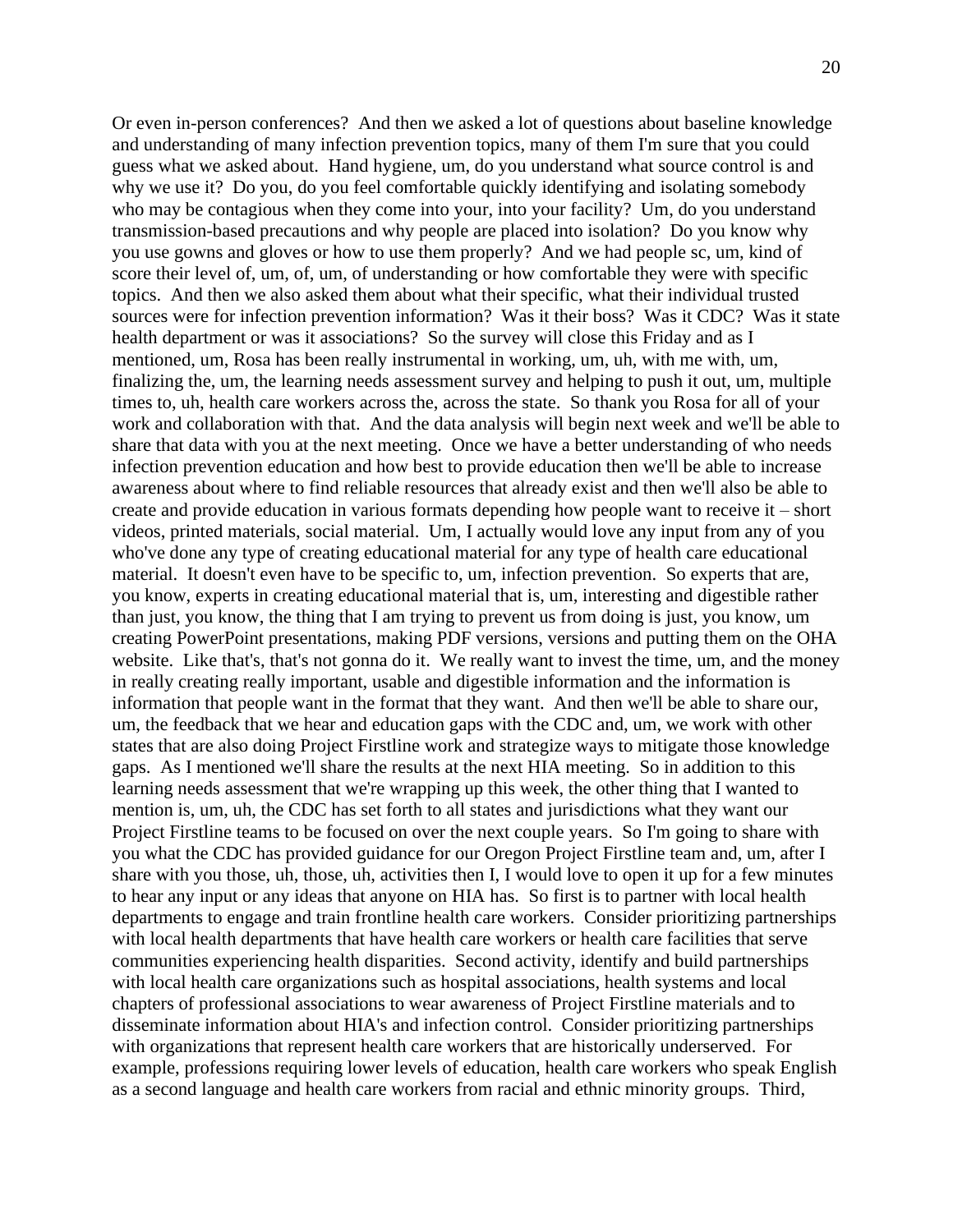partner with local academic institutions to education and train rising health care workers on infection control tailoring the Project Firstline curriculum to local threats that rising health care workers may be more likely to encounter on the job. Consider partnering with academic institutions like community colleges that offer train, that often train health care workers in non-clinical fields. So I think this is trying to focus on, you know, um, potentially, uh, partnering with educators at community colleges that work, that, that work to train allied health members such as technicians, um, who often don't get, technicians that only work in the outpatient setting for example. Um, for example, like a dental hygienist, um, who doesn't, isn't going to get education that, you know, health care systems require, that people who work in hospital and, and large health care systems will get because of joint commission or other requirements, but those that are working in other parts of health care that are getting missed from really important education. Uh, fourth, analyze and leverage data from the learning needs assessment, so that's the survey that we're completing this week, and an understanding of the health care workers in the jurisdiction to frame, disseminate and adapt the Project Firstline curriculum for local needs, experiences, et cetera, and to consider how the learning needs identified may highlight broader health equity disparities in the health care workforce including linguistic accessibility, cultural appropriation, et cetera, and address these disparities within planned framing and dissemination activities. Um, and then next is to use existing Project Firstline and health department dissemination channels such as trainings, partners, social media, town halls, promotional campaigns, to communicate with frontline health care workers about local HIA threats, explaining where the threats tend to live, like its reservoir, how it spreads, who is most at risk and actions that health care workers can take to assess risk and stop spread keeping in mind that the actions specific, keeping in mind actions specific to certain health care professions and settings. And then lastly, to be able to obtain and maintain capacity to provide continuing education credits relevant to health care workforce such as CME, CNA, CNE, CHES credits, et cetera. So those are, um, kind of moving forward. And you can get, you can tell really the main theme across all of these are to continue educating health care workers at all levels and in all types of facilities and all types of health care delivery and to do as much as we can from, from the public health side to partner with different health care systems, local health departments, societies, et cetera, to make sure that the educational material that we create, um, gets to where it needs to go and really gets to those specific health care workers that are identified in our needs assessment. So your ideas are really welcome. We'd love to see some partner, um, your ideas for partnerships with organizations, associations and health care systems that we may not have thought about. Um, if you have any presentations that you're working on or that you're part of planning committees for conferences or a meeting in 2022 and 23 we would love to come and, and, uh, do a presentation on Project Firstline and also still continue to listen to gaps in educational material and create those. I would love again to hear if any of you know, ever have collaborated in the past with any experts in educational and instructional design because we want to make educational material that is interesting and engaging. And, um, would love some help in determining communities that are experiencing health care disparities. As you can see that's a major priority. And connecting, um, if anyone has connections at any community colleges or allied health colleges that you've worked with, um, I would love to hear from the, um, hear, um, and get connected with those, um, with those individuals or groups, um, because we would really like to focus on them as a way to, um, provide infection prevention education to those allied health students and, um, um, health care workers. Um, other con, continuing education credits. I've already, um, started, um, working on, um, I've already contacted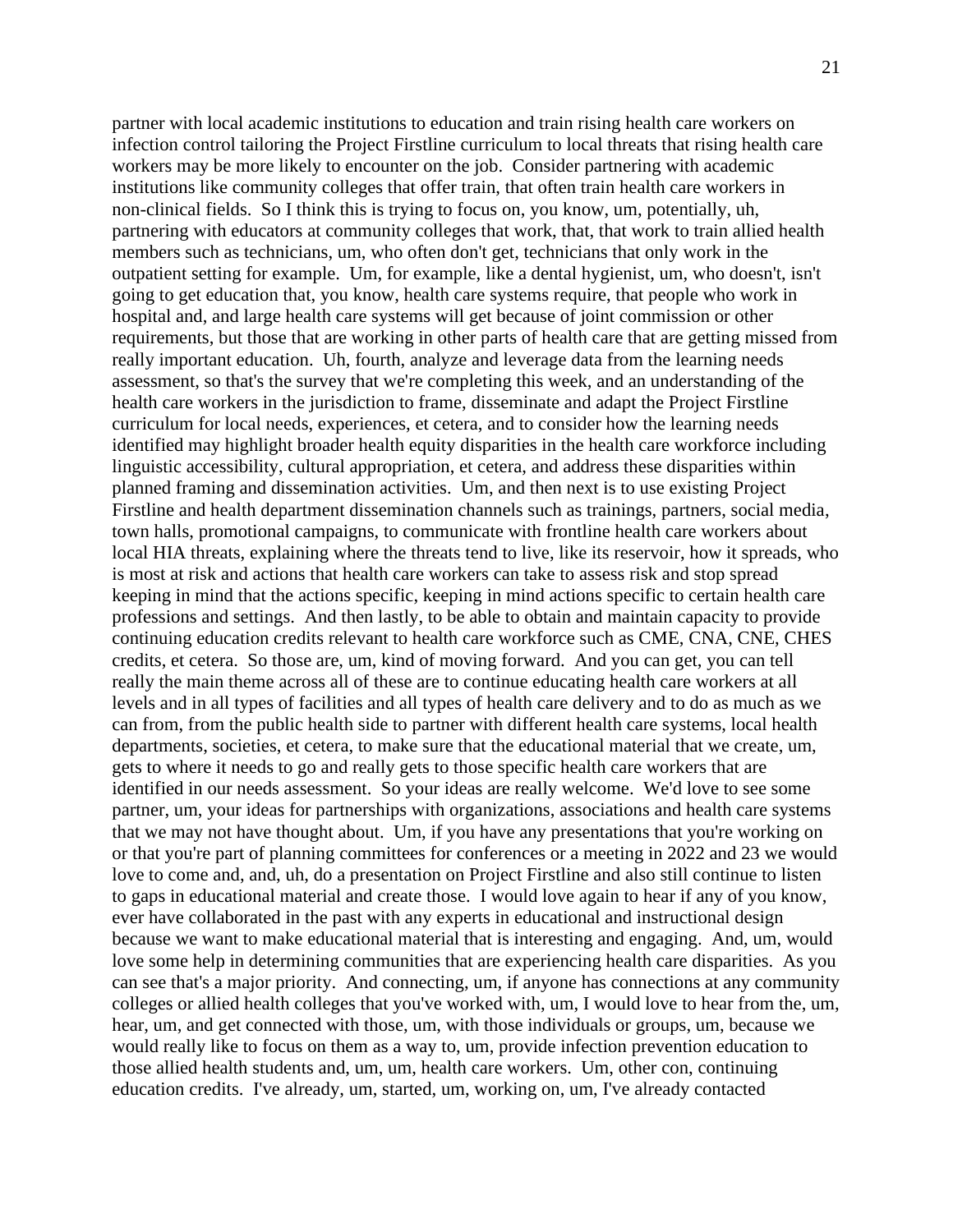Providence and OHSU CME, um, departments to see if we could partner with them but any other ideas for any of you who have, who have worked with CME or any type of \*\*\*\* accreditation meetings or conferences, um, uh, that would be great. And of course, any other ideas and comments. And with that, I am gonna end there. There's my email address that I use for my OHSU work. You can also email Rosa as well, um, my partner in crime with all of this work. So I'll stop sharing here and open it up for discussion for the last few minutes.

Next Speaker: Can we, can we go back to that previous slide with the discussions questions on it?

Next Speaker: Sure. Yeah.

Next Speaker: This is our last, uh, structured agenda item \*\*\*\* –

Next Speaker: Oh, okay.

Next Speaker: – so we can do this until we reach our last couple, um, house keeping.

Next Speaker: Perfect. Thanks Rosa.

Next Speaker: So I'm just gonna, we're gonna open it up and, um, anyone feel free to either, um, uh, you know, raise your hand or just unmute and, um, we'd love to hear some reactions or ideas for what we're, what we're going to be doing moving forward.

Next Speaker: And I'm happy to monitor the chat for folks who'd prefer to offer some thoughts that way.

Next Speaker: Hi, um, this is, this is Nora. Uh, I teach at a community college part-time and I'm wondering, uh, and I teach in chemistry for allied health professionals, that's one of the courses, um, that I do. So I'm wondering what, what exactly were you hoping to gain with the connections at community college?

Next Speaker: Um, what I'm hoping is, oh sorry, my, my screensharing went away for a second. Uh, thanks Nora. I think, you know, we're, we're, we would love to talk to, um, allied health programs and just say, what type of infection prevention education do you teach them and, um, here are some, you know, what are you looking for that you don't have right now. And, um, you know, how can we help? Can we help create or can we, you know, even tap on experts both locally and nationally to meet those gaps? Um, you know, we can, we can provide material. We can provide, um, speakers for specific, you know, even for lectures, et cetera. I think there's a lot of different things that we can offer. Um, I think right now one of the things, you know, the first question is, um, you know, what do you feel that you need? Rosa and I would love to look and see what material they're providing right now, um, and see if the data that, or the information that they're sharing with their students is up-to-date information, um, because even infection prevention recommendations change over time. Um, so I think that's, that's kind of what we're envisioning in terms of, um, uh, with community colleges.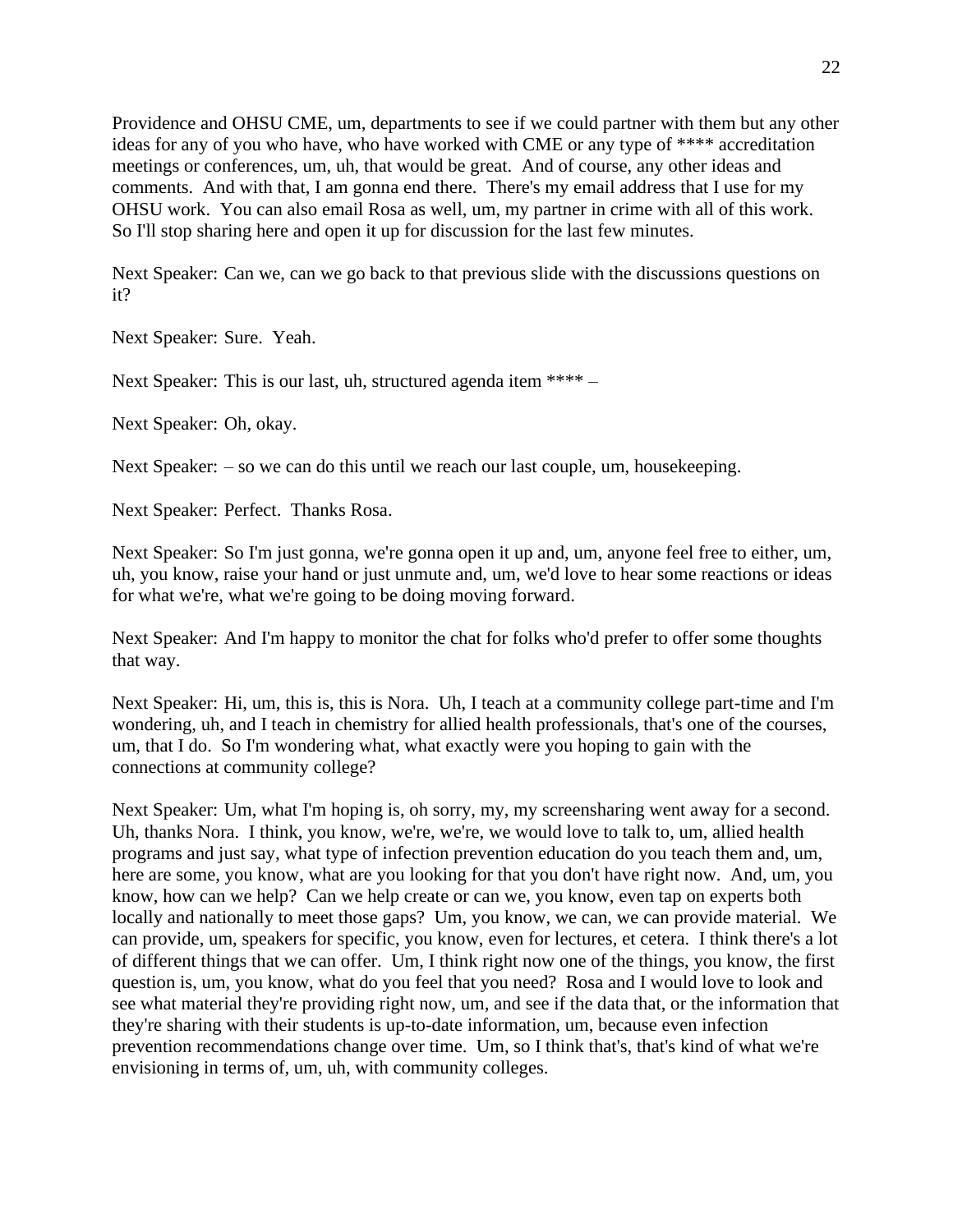Next Speaker: Awesome. Yeah, um, I, so I work in the science department so I can definitely connect with you the chair of the science department at Clackamas Community College.

Next Speaker: Mm hmm.

Next Speaker: If you're interested in educational dissemination to students in terms of the higher level, like, uh, CCC policies regarding infection prevention for the community college itself, –

Next Speaker: Mm hmm.

Next Speaker: – um, we get emails pretty regularly but I'm not entirely sure if they cite the CDC sources every time we get updates on them so, um, we, yeah, yeah. I would love to help facilitate some of that.

Next Speaker: Great. Thank you so much. Nora, I'll, um, I'll send you an email over, within the next couple days so that we can connect after this meeting.

Next Speaker: What other questions or comments does everybody have? Oh, my video stopped. Whoops. What other questions or comments does everybody have? Remember, you can unmute yourself in the bottom, left-hand corner.

Next Speaker: This is Jesse Kennedy and I would just say that at, uh, Oregon Nurses Association we are one of the few CNE providers that are accredited through ANCC in the state so, um, you know, I can't speak specifically for, you know, my, my director and everything but I'm sure we'd be happy to collaborate and come up with, with something to help, help provide this education. I think most of our stuff tends to focus more on the professional, uh, development aspect but we are, uh, working on getting, getting more presenters who are specific to the individual specialties and trying to help them, encourage them to become leaders themselves and educators themselves, especially the nurses who are looking towards getting in that path. So, yeah, I, I'd definitely love to see what we can do to help move that forward.

Next Speaker: Great. Thank you so much Jesse. Um, I'll be sure to reach out to you as we work on, to see how we can make all, you know, as many of the materials as we can, um, uh, you know, um, activities, um, that are providing, um, accreditation, or I guess credit, education credit. Thank you.

Next Speaker: Yeah, they keep changing the lingo. Now it's –

Next Speaker: I know. I can't keep up.

Next Speaker: – continuing nursing education contact hours, so.

Next Speaker: Oh, contact hours.

Next Speaker: Yeah.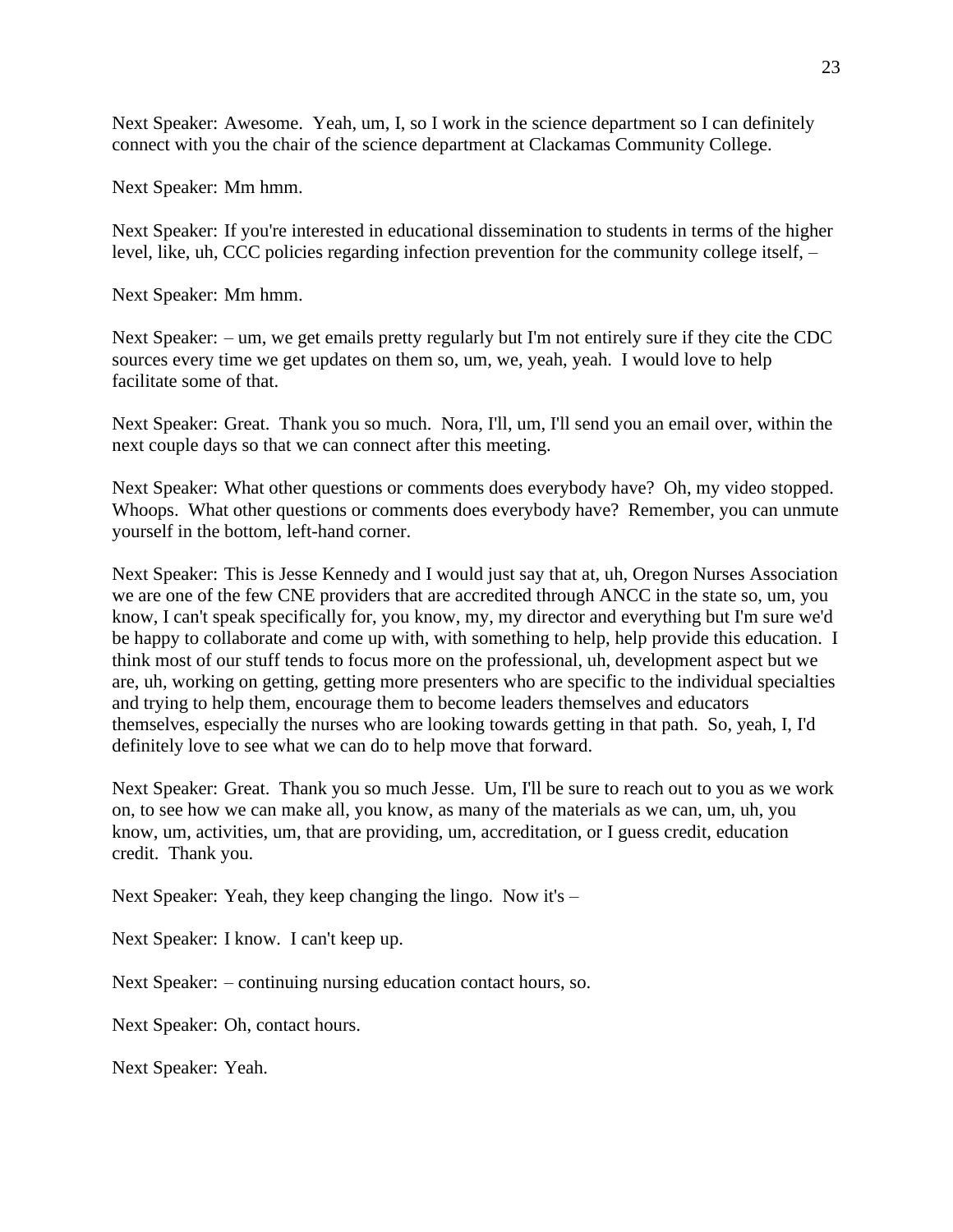Next Speaker: I gotta add that to my, to my lexicon. Thank you. All right. Um, so if, if anyone has any other comments, ideas, um, please feel free to contact us any time. This is a project that will be going on for the next couple years. Um, and as I said, we'll, you know, um, we'll share the, um, we will share the results of the, uh, learning needs assessment at the next HIA meeting. So I will stop sharing there and turn it back over to you Dennis. Thank you so much. Or Rosa, whoever is –

Next Speaker: Yes, yes. Uh, yeah, thank you so, so much, um, for that presentation. And I think we'll move on to our next discussion topic. So this is discussion topic for, topics for future meetings and reports. Um, so all members and attendees are welcome to speak up during this part. Um, so we're, we're just asking if you guys have any future topics for future meetings or reports that you would like to see. I definitely want to see that tableau report once that comes out. So I'm really excited about that, um, knowing that, um, which will show all the hospitals and how we're doing as HIA. Then definitely an update to the survey that we were just talking about with Project Firstline. What about anybody else? Any other topics out there?

Next Speaker: Is there anything you've been just like contending with in your professional life that we haven't been touching on? Or that, you know, the other piece of this is that, um, we do want this kind of to be a bit of a forum for all of our members and attendees to come together. So are there things not only that you'd like to hear from OHA on but are there things that you'd like to either share with your colleagues or hear from your colleagues? We can certainly provide a forum for that kind of discussion or even a panel.

Next Speaker: I, so I do know with NHSN reporting I'm, I'm very interested in ASC reporting into NHSN, um, because we have what is 97, 79 ASCs in the state? Um, yes, no mandatory reporting. And again as an avenue to see who's doing best practice and where we might improve, that's definitely a topic that I've been interested as Kaiser has three ASCs.

Next Speaker: Excuse me. Thank you Dennis for bringing that up. So I'll just touch on that quickly because this is something that has been \*\*\*\* discussed during these HIAC meetings in the past. So I think we would all like to kind of explore, um, as part of the same discussions that caused us to remove LAM from the reporting requirements, um, we have conversations about potentially, I'll, I'll just ask folks to go ahead and meet with themselves. Thanks. So, um, we've had, um, some conversations about adding some reporting requirements potentially, some reporting requirements in for outpatient surgeries, um, some for, uh, I'm sorry the noise is just getting me and then it just started hailing right outside my window. Apologies folks. Um, outpatient surgeries performed both in acute care hospitals and in ambulatory surgery centers. Um, we started to kind of explore that, um, that possibility and, um, we did run into some kind of conflict with other existing legislation. Um, so I think that is just a, that's, these are pieces that will take some heavy lifting I think to be able to kind of coordinate internally within OHA and make sure that, you know, we are kind of talking to our partners outside of our own section or even potentially our agency, so within the same system. Um, so, you know, it's still kind of on our radar for sure. I just don't know that's the kind of the, Daniel can you go ahead and mute yourself? Um, thank you so much. Um, so anyway, it's still very much on our radar but I think the capacity to do that work is a little bit low at the moment. So it is something I just actually brought up with Becca recently and we'll just see, we'll see when things loosen up enough for us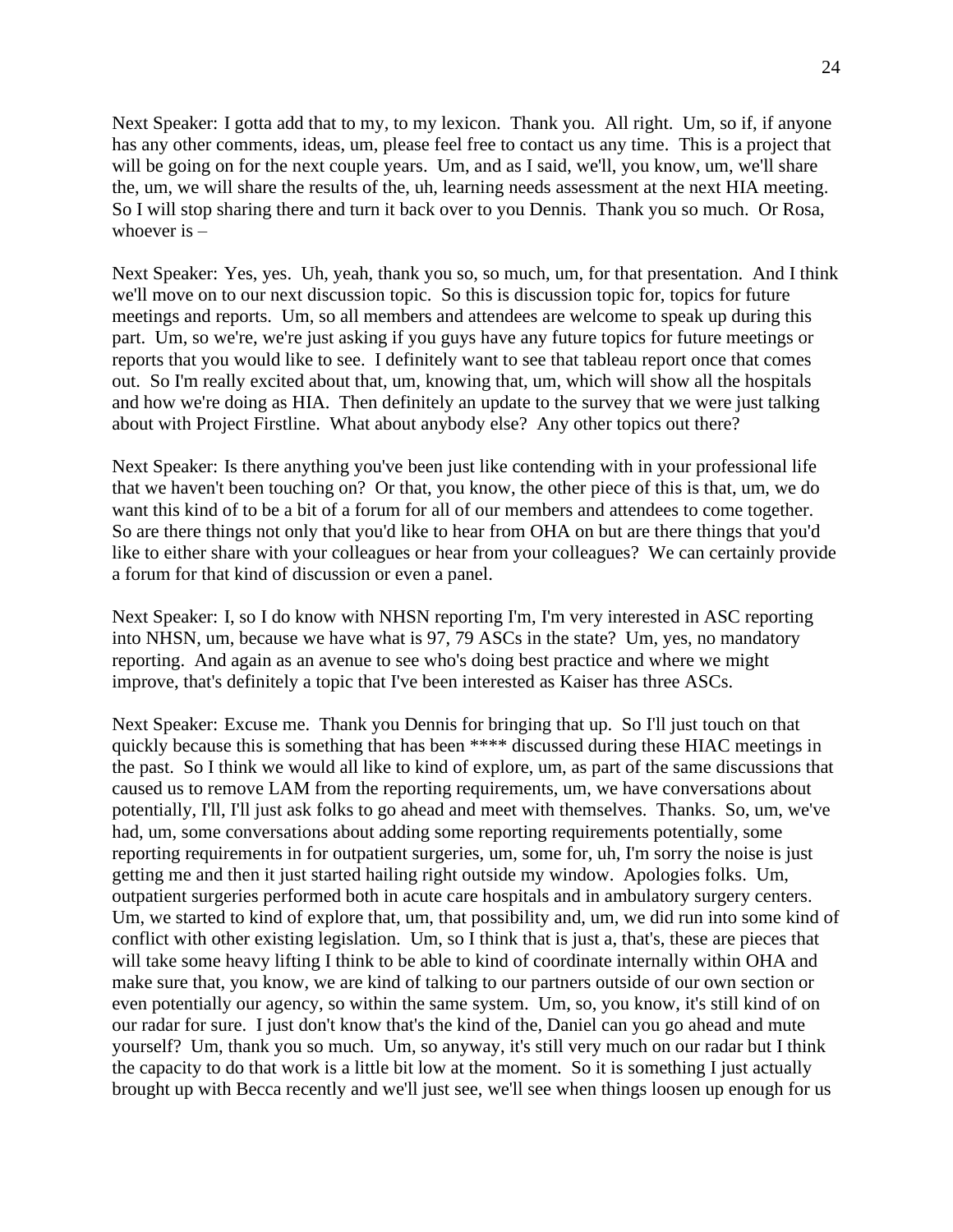to really pursue that. Um, but it's good to know that you folks are thinking about it as well. I wish I had a better update on that.

Next Speaker: Rosa, this is Pam Burt in Salem.

Next Speaker: There you go Pam.

Next Speaker: One thing that –

Next Speaker: Okay.

Next Speaker: – we're working on is, is we are trying to, um, understand how to come back out of the pandemic into infection prevention on a go-forward basis, right. And it's how to try to predict what our current performance is doing conn, compared to, uh, external. And, um, so just anything you all hear or can get from NHSN 'cause just prior to the pandemic we were all kind of expecting them to reset the 2015 baseline for SIRs, for the expecteds. And then now, who knows what that is. So if you guys, um, have any connections and kind of start to even hear what the buzz is so we can start to anticipate what the next year or two might bring.

Next Speaker: Thanks Pam. I think that's actually, you know, it's very funny but, I mean, we're all, it just goes to show that we are all kind of thinking along the same lines. I had a conversation with Becca about these, you know, potential additions to reporting requirements. We all said, so she asked me the same question. So, um, I think we just don't have any word from NHSN regarding a potential new baseline that I'm aware of. However I can certainly reach out and see if they have any, you know, my kind of gut feeling was that just like you Pam they were trying to kind of work towards another re-baseline, um, before the pandemic started. Um, so I have a feeling that it got sidelined, um, due to COVID. So we're right there with you wanting to know. And it looks like Becca is chiming in here. Yeah.

Next Speaker: Okay. Great. So I think our, our next topic is public comment. And this is again open if anybody has any public comments. Okay. So I'm hearing none. Should I go ahead and, should we have \*\*\*\* or should I wait 5 minutes.

Next Speaker: I think it's fine. If anyone has a comment or any other point of discussion you'd like to discuss you'd like to discuss with the group really now is the time. I mean, it's absolutely open if anyone has anything to say. We'll give a couple seconds and then I think we can entertain a motion to adjourn.

Next Speaker: Can I just add, this is Becca. Can I add one thing not really \*\*\*\* –

Next Speaker: Yeah.

Next Speaker: – but I just wanted to flag it for everyone. Um, for those that haven't seen IDSA and CDC, excuse me, teamed up to release a real-time learning network platform that has some really nice curated and summarized COVID updates. It's really geared towards infection